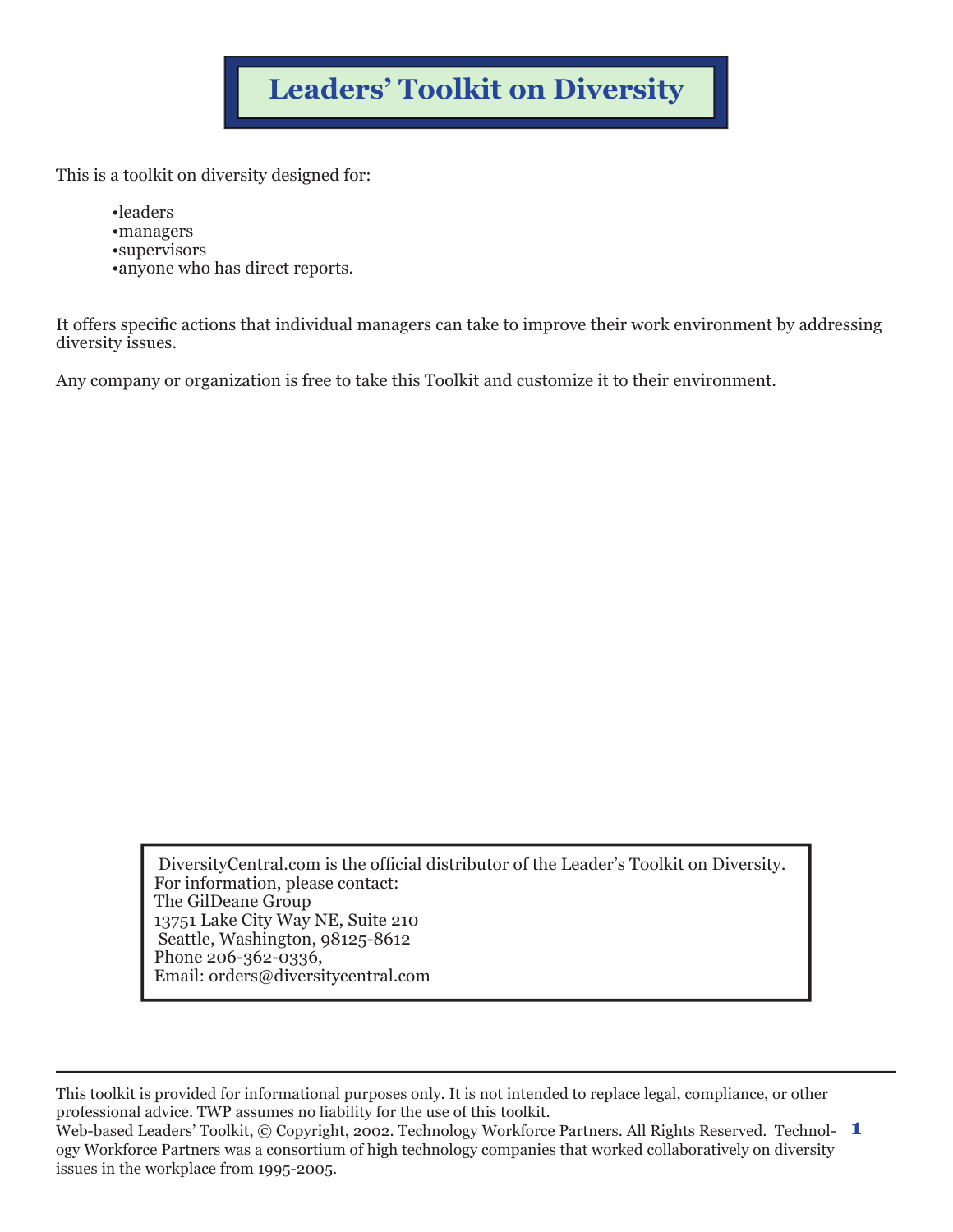# **Definition of Diversity**

Technology Workforce Partners believes in a broad definition of diversity that includes all employees. We believe that the Dimensions of Diversity Wheel, developed by Marilyn Loden, does a good job of identifying many aspects of diversity:



© 1996. Implementing Diversity by Marilyn Loden. Mc-Graw Hill Publishing, Burr Ridge, IL. Reprinted with permission.

*Note:* Each company downloading this toolkit should insert a statement of its corporate definition of diver*sity and inclusion, its diversity policies, and any other company-specifi c information that would be relevant and useful to their leaders, managers, supervisors, and employees who will be working on diversity issues.*

This toolkit is provided for informational purposes only. It is not intended to replace legal, compliance, or other professional advice. TWP assumes no liability for the use of this toolkit.

Web-based Leaders' Toolkit, © Copyright, 2002. Technology Workforce Partners. All Rights Reserved. Technol-**2** ogy Workforce Partners was a consortium of high technology companies that worked collaboratively on diversity issues in the workplace from 1995-2005.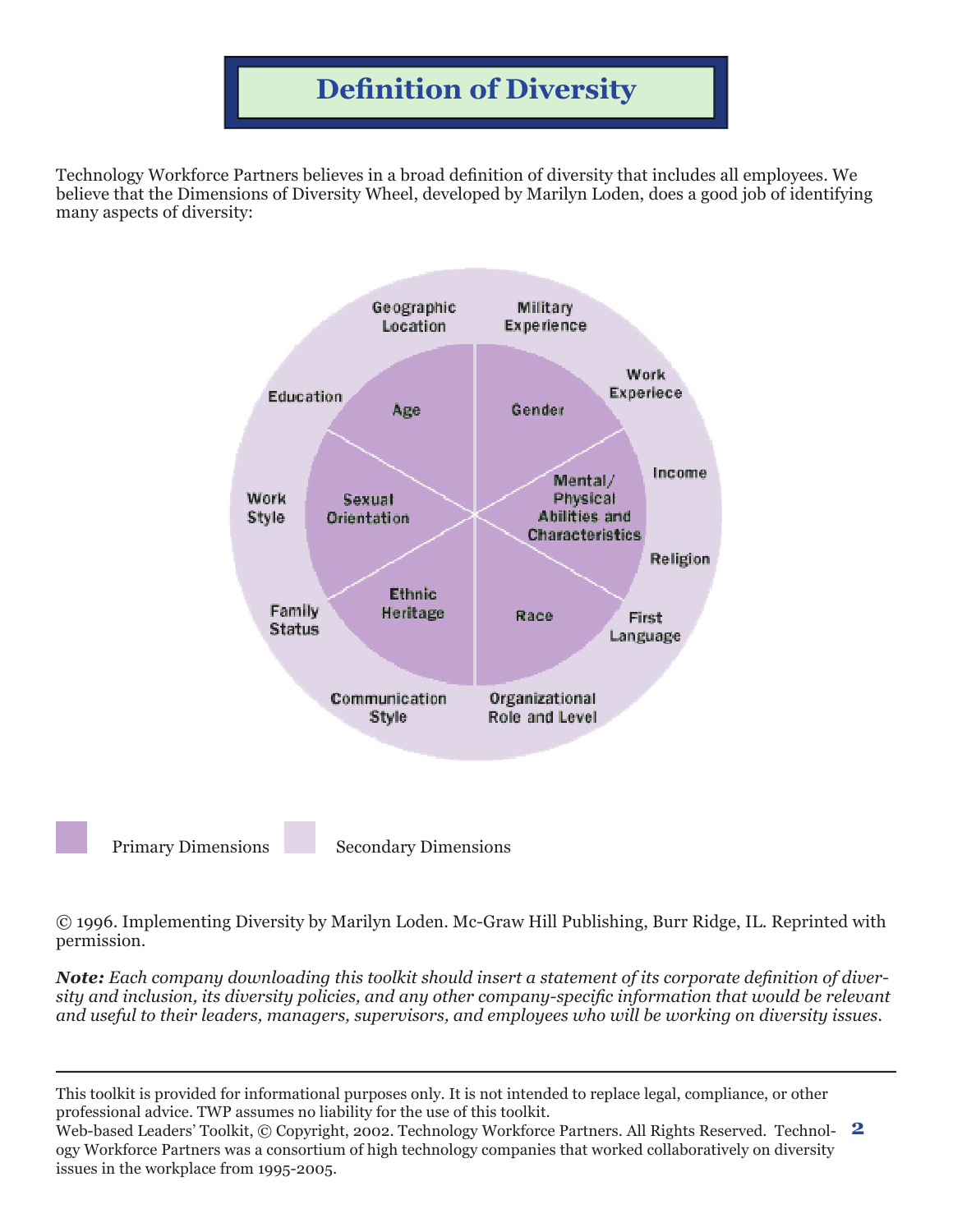# **Where to Begin**

In order to understand the breadth and depth of potential work on diversity issues, you should familiarize yourself with the typical steps in a diversity initiative process that are described in this section. Many of the steps below have links to relevant parts of the toolkit.

## **Planning and analysis steps**

**Review corporate-wide initiative:** Your plan for diversity work within your organization must be consistent with any corporate-wide diversity initiative. You should look to adopt any new programs that are being implemented throughout the company as well as participate in any events or activities.

**Review the business case for diversity:** You should review the business case for diversity and select the three or four reasons why a diversity plan makes sense for your organizational unit.

**Review answers to tough questions:** Resistance to diversity work is very common. Often, employees resist change and diversity work involves change. You should review the Answers to Tough Questions section so you are prepared to respond to employee resistance.

**Participate in diversity training:** Before identifying diversity issues within your organization, you should participate in some type of diversity training. This training will familiarize you with the wide range of diversity issues and prepare you for what you may find in your organization.

**Identify specific issues:** The Measurement Section identifies many measurements used to assess how a company looks in terms of visible diversity. However, you also will want to identify diversity issues your employees are facing. You may want to meet with individual employees or have an internal or external consultant conduct confidential interviews and/or focus groups with employees to gather specific information on what they see as critical diversity issues within your organizational unit. If available, you should review any 360° feedback, findings from exit interviews and other post-separation follow-up. In conducting your research, you must remember that some of the employee feedback will likely surprise you --- Don't despair --- Just acknowledge the issues and use this toolkit to begin addressing them.

Mid-level and senior managers may want to undertake an employee survey to identify diversity issues in the work environment, depending upon the number of employees in their organization. For the design and implementation of the survey, you will want to utilize the services of either an internal or external consultant.

In addition, senior managers may want to consider conducting a cultural audit of the organization. A cultural audit is a comprehensive review of all relevant company data in an effort to identify diversity issues in the organization. It typically takes about six months and involves the systematic review and analysis of demographic data on representation, hiring, promotion, and turnover; in-depth research of employee opinion; and evaluation of human resource policies, programs and systems. Cultural audits are usually part of large, corporate initiatives on diversity. While conducting a cultural audit is preferable, it is not required to address diversity issues and to implement the actions recommended in this toolkit.

This toolkit is provided for informational purposes only. It is not intended to replace legal, compliance, or other professional advice. TWP assumes no liability for the use of this toolkit.

Web-based Leaders' Toolkit, © Copyright, 2002. Technology Workforce Partners. All Rights Reserved. Technol-**3** ogy Workforce Partners was a consortium of high technology companies that worked collaboratively on diversity issues in the workplace from 1995-2005.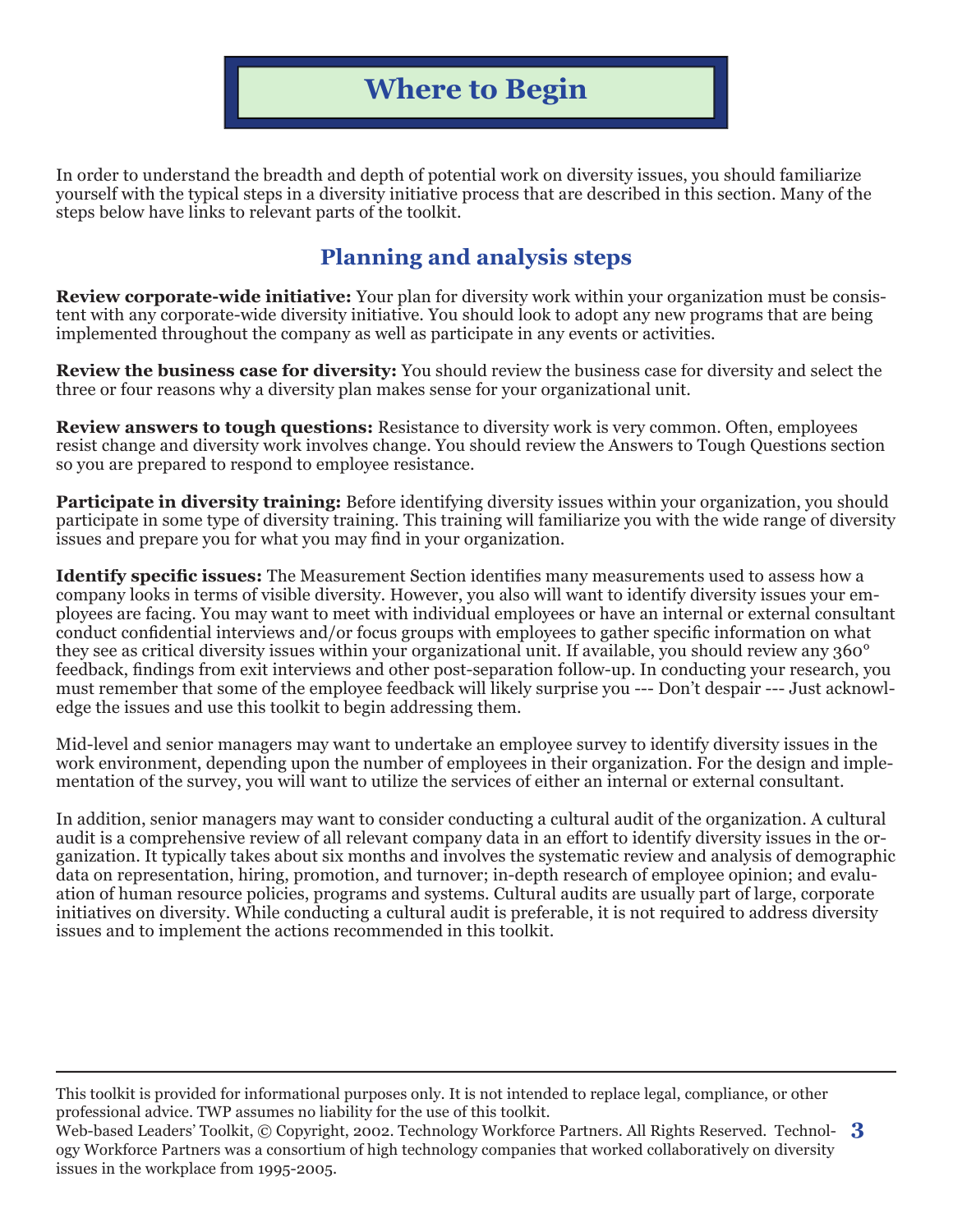# **Where to Begin**

## **Implementation steps**

**Consider setting up a diversity council or task team:** In larger organizations, it is useful to set up a diversity task team or council to spearhead the diversity initiative. The diversity council can help analyze the research and make recommendations about interventions. You will want to make sure that representatives are chosen from horizontal and vertical cross-sections of the organization. You also want to make sure that visible diversity is represented on the team.

**Select one or two areas:** Once you have identified specific diversity issues from your employee feedback, you should select one or two areas to focus on for the next year.

**Obtain baseline data:** After you have identified the one or two focus areas, then you should select a few measures that capture the situation you are trying to improve. For example, if you are trying to reduce the turnover of women, then you should calculate the turnover of women and compare it to the turnover of men over the past few years.

**Communicate:** Clear, honest communication is essential throughout the diversity initiative process. In the beginning, you should inform your staff that you are researching diversity issues and solicit their input. Once you have identified your one or two focus areas, then you should communicate them in writing and in person to your employees with a statement of the current situation and what you hope to change. You may need to have this communication reviewed by legal and human resource staff prior to its dissemination. As you take action and measure progress, you should provide your employees with periodic updates.

**Utilize the toolkit:** Once you have your focus areas, then you should review the appropriate topics in this toolkit.

**Identify a few personal actions:** As a role model, you need to demonstrate leadership on diversity. You should review the Diversity Commitment Action section of the toolkit and commit to undertaking at least one or two actions.

This toolkit is provided for informational purposes only. It is not intended to replace legal, compliance, or other professional advice. TWP assumes no liability for the use of this toolkit.

Web-based Leaders' Toolkit, © Copyright, 2002. Technology Workforce Partners. All Rights Reserved. Technol-**4** ogy Workforce Partners was a consortium of high technology companies that worked collaboratively on diversity issues in the workplace from 1995-2005.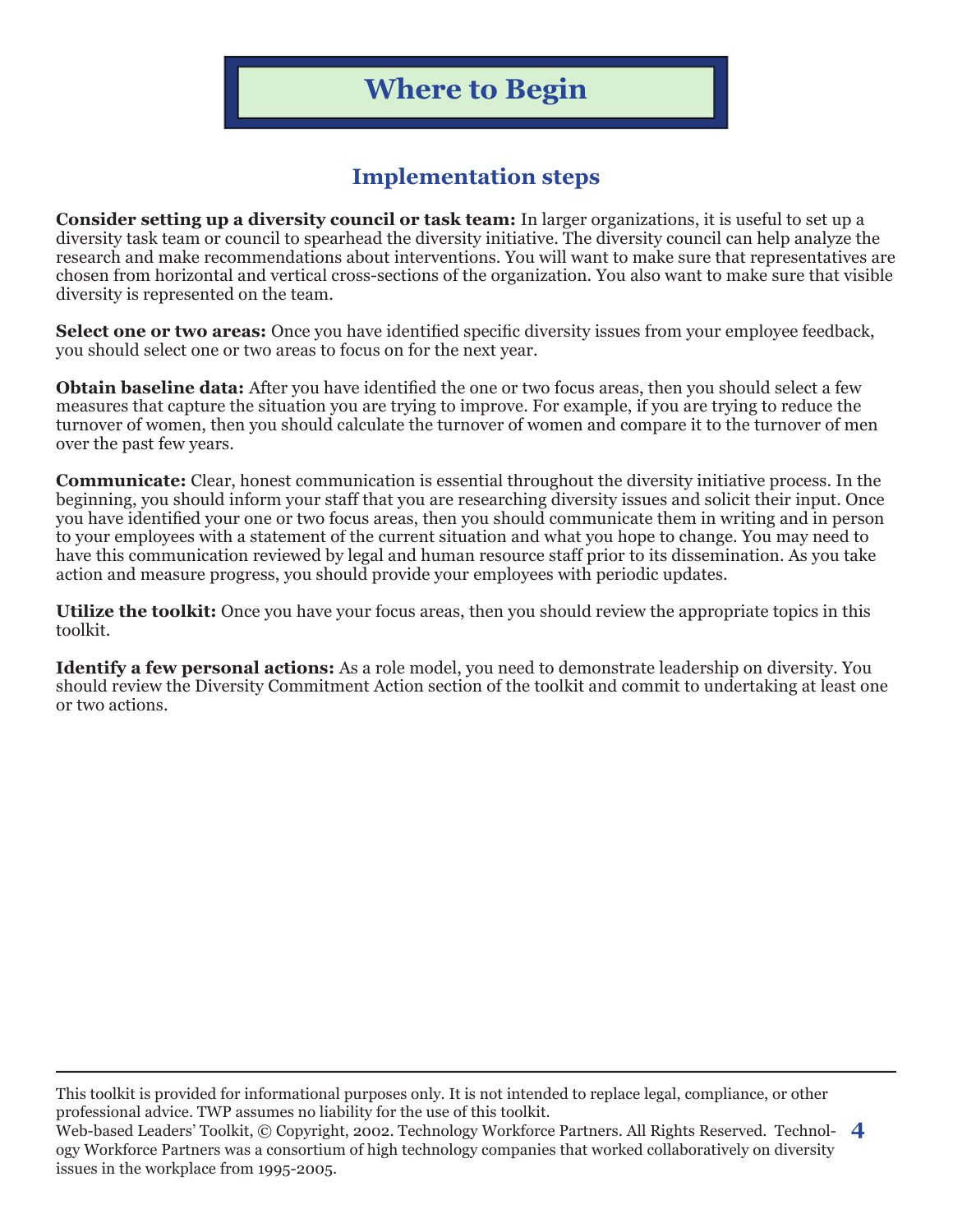# **Where to Begin**

## **Tracking and follow-up steps**

**Measure progress:** Once you have taken action, it is important to measure and track your progress against the original baseline measurements.

**Make necessary adjustments:** If you have not made significant progress, you'll want to determine the reasons and decide whether to continue or modify your current initiatives.

**Communicate progress and plans for future:** If you have made progress on your focus areas, you'll want to communicate this improvement to your employees. If you have not made progress, you should be upfront with your employees and communicate what you intend to do differently in the future. After you have some success, you should identify additional diversity issues to address.

This toolkit is provided for informational purposes only. It is not intended to replace legal, compliance, or other professional advice. TWP assumes no liability for the use of this toolkit.

Web-based Leaders' Toolkit, © Copyright, 2002. Technology Workforce Partners. All Rights Reserved. Technol-**5** ogy Workforce Partners was a consortium of high technology companies that worked collaboratively on diversity issues in the workplace from 1995-2005.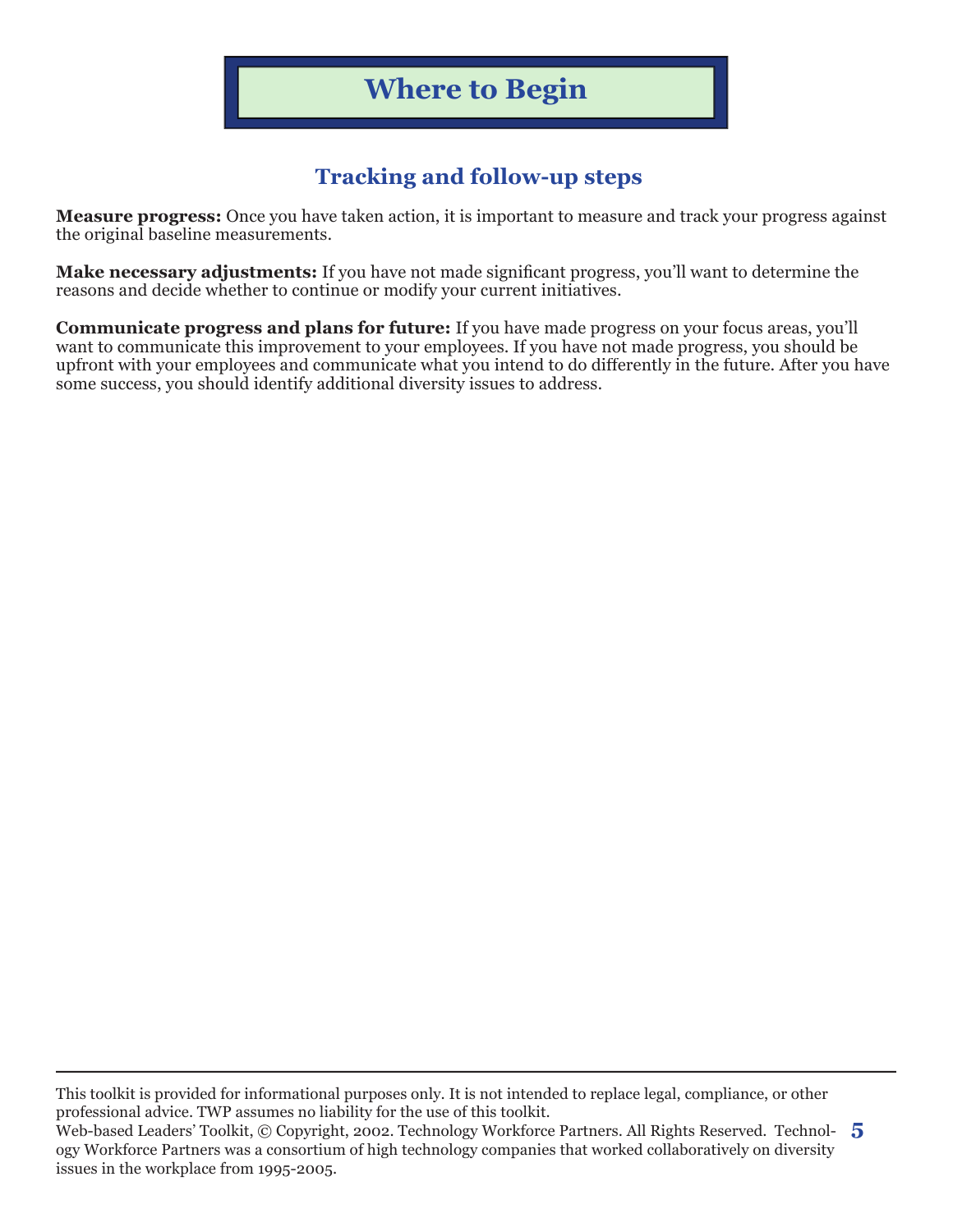# **Business Case for Diversity**

Before embarking on a diversity initiative, it's a good idea to identify why working on diversity issues will benefit your organization. Some of the key reasons are listed below. You should review the list and select three or four reasons that best apply to your organization.

## **Cementing the employee relationship**

**Improving employee satisfaction:** By working on diversity issues that your employees are facing, you will improve employee satisfaction. In turn, your employees will become more productive, creative and innovative. Satisfied employees will improve your customer relationships and help market the company. Satisfied employees stay with their companies longer, so your employee retention improves, saving the company money in lost productivity, and recruiting and hiring costs.

**Facilitating recruitment:** The demographics of the workforce are changing. African Americans, Asians, and Hispanics make up over 25 percent of the workforce. A diverse workforce helps you to recruit talent among all demographic groups. Potential employees want to see their ethnicity reflected among your employees as well as among the senior management. They want to know that they will be able to access development opportunities. Having a diverse workforce sends a message that all employees are valued and welcome.

**Enhancing retention:** Surveys show that one major reason why employees leave a job is their relationship with their manager. By acknowledging diverse viewpoints and working styles, you will improve your relationship with your employees. In turn, they will be less likely to seek opportunities outside the company.

**Becoming an employer of choice:** Increasingly, companies must compete for the best employees in what has often been called a "war for talent". In order to compete effectively, many companies have embarked on a series of programs to become recognized as an employer of choice. By addressing diversity issues, companies become attractive to employees in all demographic groups both within and outside the company. A wellearned reputation as an employer of choice facilitates recruitment among potential employees and enhances retention among current employees.

This toolkit is provided for informational purposes only. It is not intended to replace legal, compliance, or other professional advice. TWP assumes no liability for the use of this toolkit.

Web-based Leaders' Toolkit, © Copyright, 2002. Technology Workforce Partners. All Rights Reserved. Technol-**6** ogy Workforce Partners was a consortium of high technology companies that worked collaboratively on diversity issues in the workplace from 1995-2005.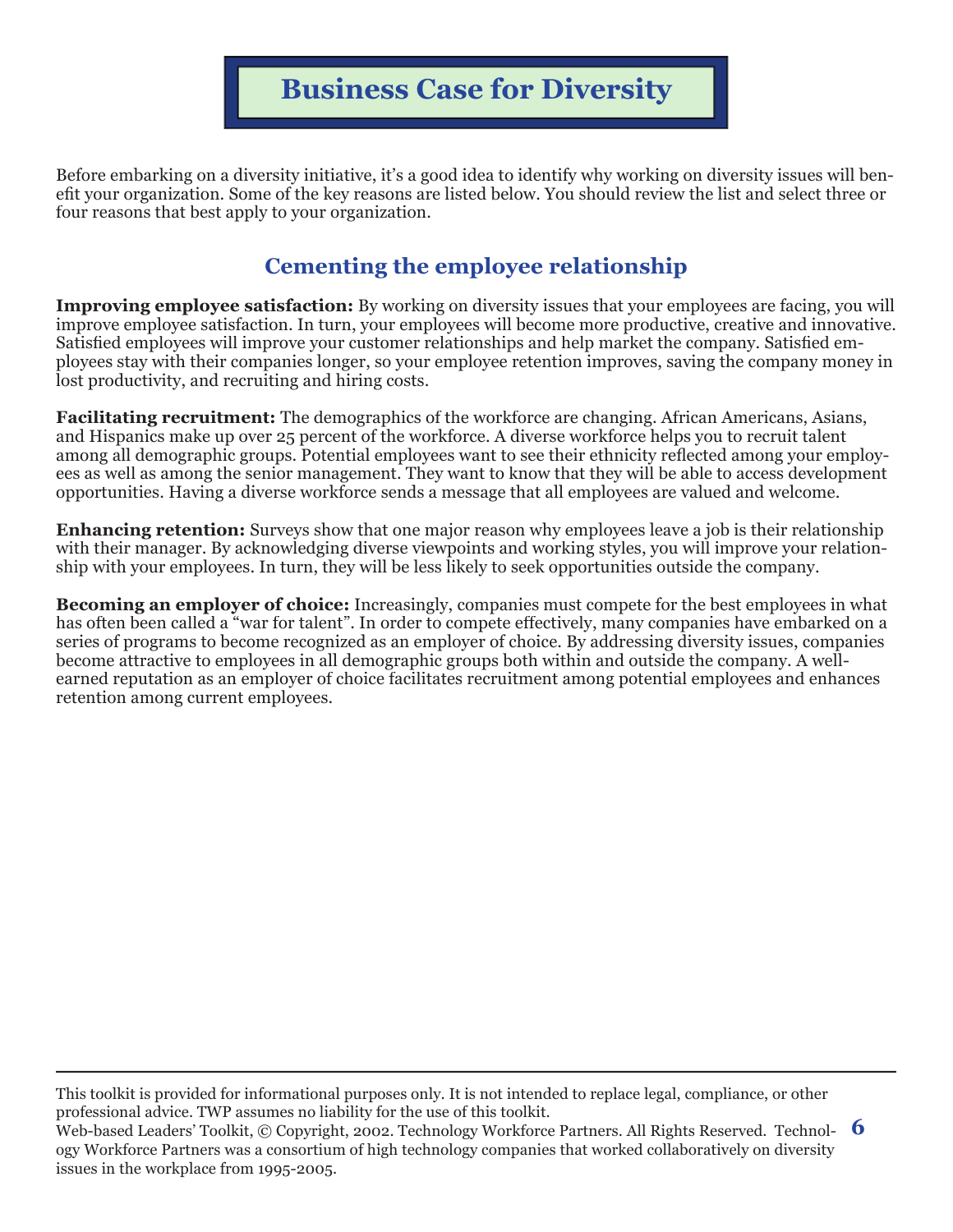# **Business Case for Diversity**

## **Enhancing the ability to compete**

**Improving your company perception among customers:** Like the workforce, the demographics of your customers are changing. Customers want to do business with companies that have a diverse workforce. In addition, customers often make decisions based on a company's reputation for diversity. In the global arena, having a culturally diverse workforce helps the company understand the culture, language and business style of international customers.

**Enhancing the supplier base:** A focus on diversity in your supplier base will result in costs savings as competition among suppliers brings down costs. Supplier competition also encourages innovation. In addition, customers and business partners expect a company to have a robust and diverse supplier base. Without one, a company may lose customers to a competitor with a stronger commitment to supplier diversity.

#### **Strengthening Equal Employment Opportunity/Affirmative Action (EEO/AA) performance:**

Federal, state, and local governments require contractors to meet EEO/AA requirements just to qualify as bidders. A robust diversity effort helps companies meet and exceed these requirements and win lucrative contracts.

This toolkit is provided for informational purposes only. It is not intended to replace legal, compliance, or other professional advice. TWP assumes no liability for the use of this toolkit.

Web-based Leaders' Toolkit, © Copyright, 2002. Technology Workforce Partners. All Rights Reserved. Technology Workforce Partners was a consortium of high technology companies that worked collaboratively on diversity issues in the workplace from 1995-2005. **7**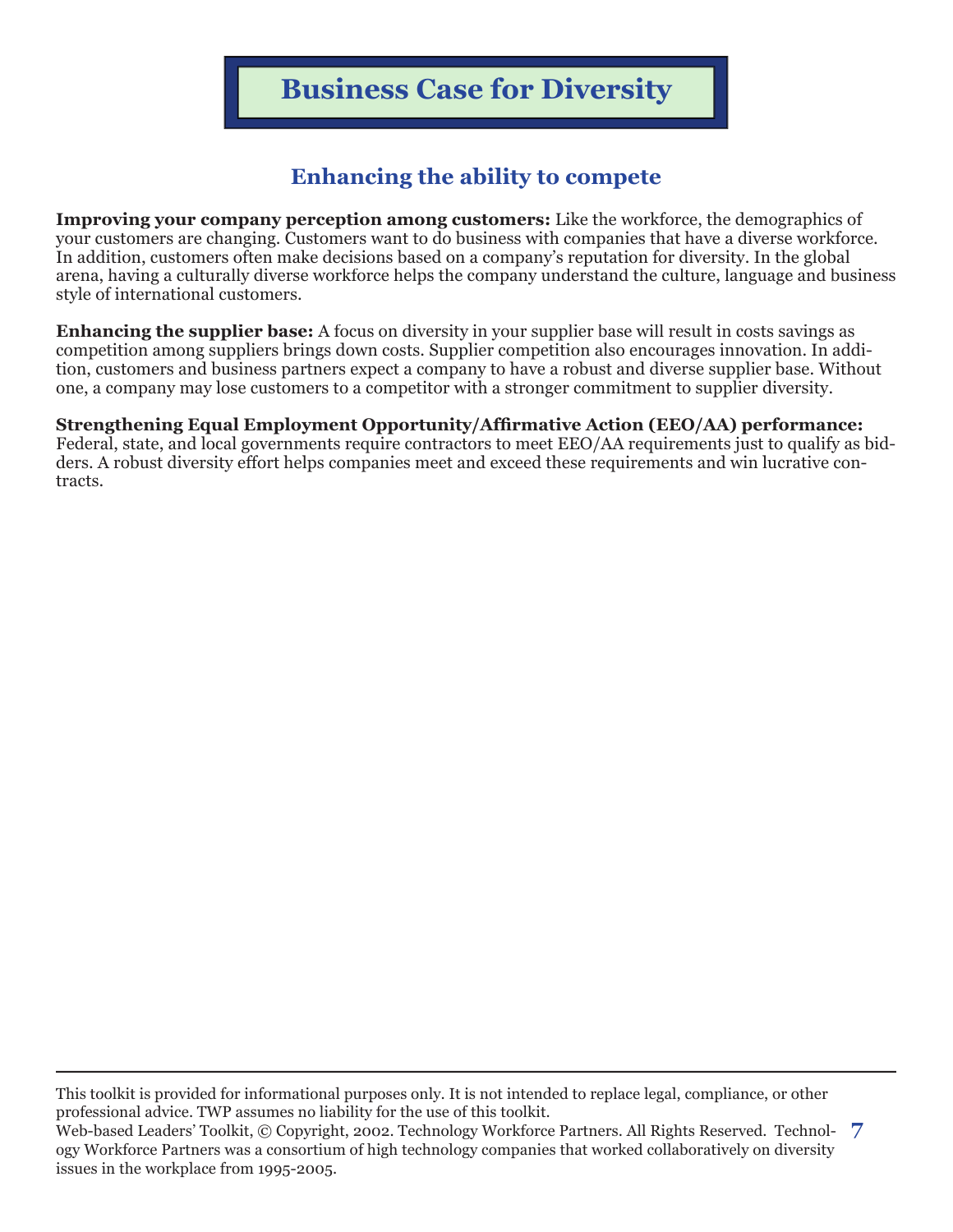# **Business Case for Diversity**

## **Improving organizational performance**

**Sustaining innovation:** A diverse workforce will bring the company a consistent influx of ideas for new products, services and/or processes. Research has shown that heterogeneous groups outperform homogeneous groups, if the diversity is managed. With a constant source of innovation, a company's competitive advantage will be enhanced.

**Improving teamwork:** Increasingly, employees are working in teams. Moreover, many quality and other concepts rely on teamwork. By addressing communication and tensions between different employee groups, you will improve the functioning of your unit's teams.

**Improving global competency:** Diversity initiatives help a company become sensitive to cultural differences among various countries around the world. This sensitivity is needed to compete in the global marketplace. Mastering diversity issues improves a company's ability to handle complexity, thus enhancing its ability to deal with the complexity found in the global marketplace.

**Enhancing the success of acquisitions:** Dealing with diversity issues means learning how to integrate the values and styles of different cultural backgrounds. These integration skills are similar to the ones needed to integrate acquisitions into an acquiring company.

**Reducing the cost of discrimination and harassment suits:** A proactive diversity effort can help to prevent costly discrimination and harassment suits. In addition to the dollar cost of any settlements, the negative publicity can harm a company's reputation and have a huge impact on future sales and recruiting programs.

**Optimizing performance:** When diversity issues are addressed, employees can become more productive and effective, thereby increasing the financial performance of the company.

This toolkit is provided for informational purposes only. It is not intended to replace legal, compliance, or other professional advice. TWP assumes no liability for the use of this toolkit.

Web-based Leaders' Toolkit, © Copyright, 2002. Technology Workforce Partners. All Rights Reserved. Technol-**8** ogy Workforce Partners was a consortium of high technology companies that worked collaboratively on diversity issues in the workplace from 1995-2005.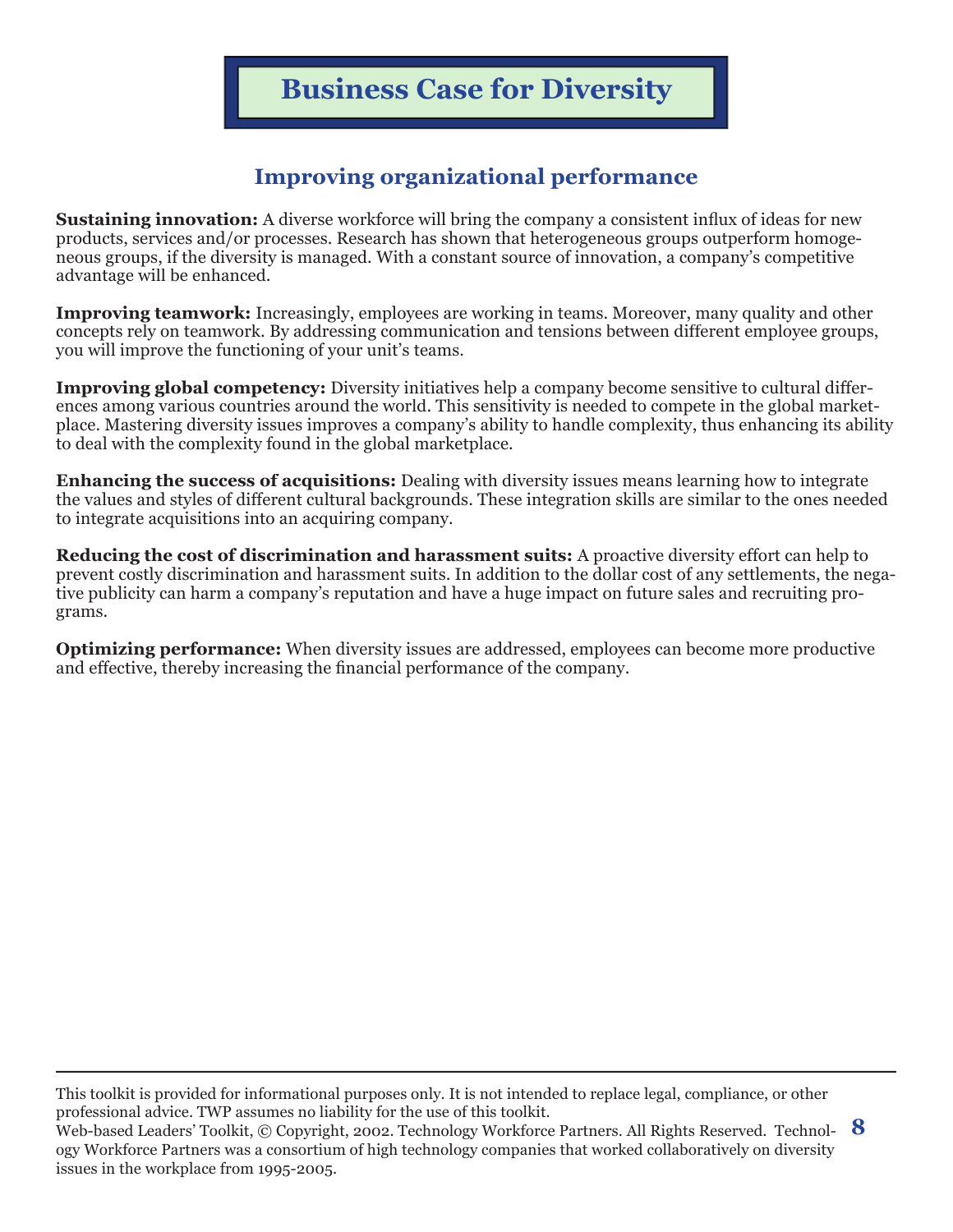# **Answers to Tough Questions**

**What is diversity all about?** Diversity is about all of the various differences each of us brings to the workplace or customer base. Diversity can refer to differences such as race, gender, language, where we went to school or even in what professions we choose to work. Managing diversity is the process by which we are educated about those differences in order to fully leverage the talents and skills of all employees. It is about creating an inclusive environment in which all employees can contribute.

**Is diversity just an American issue?** With the growing global marketplace, diversity is not just an American issue. Organizations all around the world now conduct business with customers and hire employees with different backgrounds, languages and customs.

**Do diversity initiatives include white males?** Yes, absolutely. White males are diverse; for example, they have varying levels of education, different religious beliefs, divergent thinking styles, etc. For diversity initiatives to be truly successful everyone in a company should be included. Successful diversity initiatives are based on inclusion, not exclusion.

**Why do I/we need diversity training?** Diversity training is essential because each of us looks at the world through filters that are developed based on our own unique experiences. Diversity training helps us learn about those filters and how they impact business decisions, work styles and personal relationships that ultimately affect the success of an organization. By learning how to work more effectively together within our teams and organizations, we can ensure success in the global marketplace.

**Isn't diversity just a current business fad, a politically correct thing to do?** No, diversity is a business issue. In the global marketplace, corporations compete for top talent as well as customers. Companies with robust initiatives for managing diversity will be more effective at attracting, developing, and retaining a diverse workforce as well as developing and selling to a diverse customer base.

**Isn't diversity just a new look for Affirmative Action and Equal Employment Opportunity (EEO)?** EEO and Affirmative Action (AA) are legally mandated requirements that address the representation and treatment of minorities and women in the workplace. Managing diversity focuses on maximizing opportunities for all employees to contribute in the workplace, thus enhancing business success. For more information, see Background Information in the Resources section.

**Doesn't diversity work take time and resources from more important work like quality and customer service?** With a global marketplace, demands for quality and customer service come from an increasingly diverse customer base. Who better to respond to a diverse customer base than a diverse workforce? A diverse workforce will be able to respond to quality and customer service issues with first-hand knowledge of the communities they are serving.

**Why do we need to change our work environment? It works fine for me.** Each of us is different. It's not enough for the workplace to be fine for one person. It is imperative that the work environment functions well for everyone. By managing diversity, a company can make sure that every employee feels included and respected and is able to fully contribute to the success of the organization.

**What's really in it for me?** By addressing diversity issues and personal biases, managers will improve their relationships with employees, thereby enhancing their success. For individual employees, participating in diversity initiatives improves their communication and teamwork skills, reduces conflict in the workplace, and improves their ability to work effectively in the global marketplace.

This toolkit is provided for informational purposes only. It is not intended to replace legal, compliance, or other professional advice. TWP assumes no liability for the use of this toolkit.

Web-based Leaders' Toolkit, © Copyright, 2002. Technology Workforce Partners. All Rights Reserved. Technol-**9** ogy Workforce Partners was a consortium of high technology companies that worked collaboratively on diversity issues in the workplace from 1995-2005.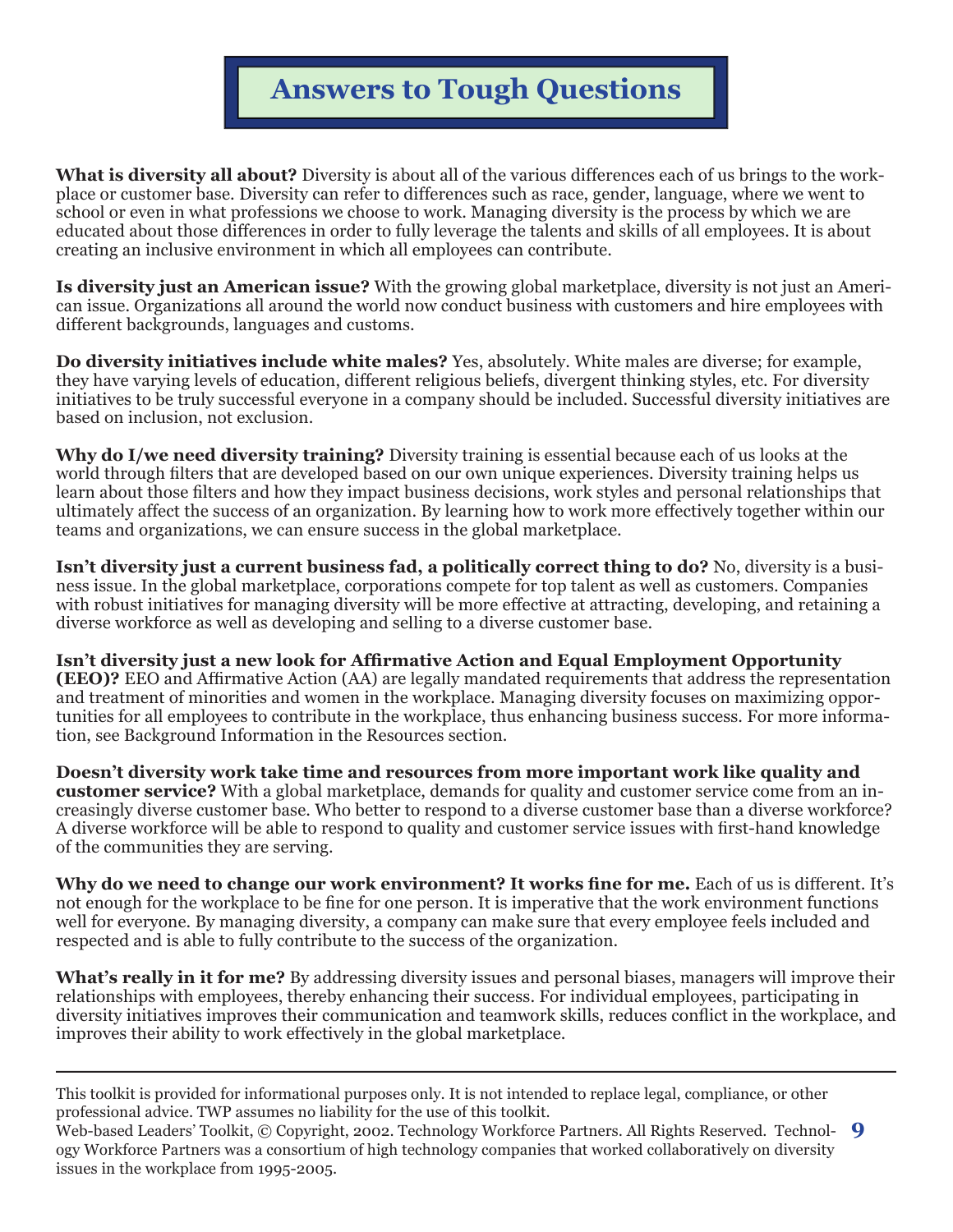# **Training**

## **Background**

Typically, training is part of a diversity initiative. Diversity awareness training is used to enhance employees' understanding of and sensitivity to cultural and other differences. By building awareness and understanding, training provides a foundation for behavior change.

Diversity training also provides a structured environment for discussing controversial topics like bias and discrimination. It is very important to note that diversity training will not solve all of your diversity challenges, for example, with recruiting and retention. It also will not remove organizational barriers, for example, in succession planning and promotion systems.

Diversity training also is used to improve the performance of organizations where employees from different cultural backgrounds are required to work together. By addressing cultural differences, intercultural conflict is decreased and thus, productivity is increased. Research has shown increases in innovation among heterogeneous groups, when the diversity is managed.

Diversity training focused on the US will include the difference between equal employment opportunity (EEO) requirements, affirmative action, and diversity as well as sections on sexual harassment and the Americans with Disabilities Act (ADA).

Diversity skill-building training focuses on providing employees with specific behavioral tools to improve their interactions in the workplace with people who are different from them. For example, the training might focus on how to provide performance evaluation and coaching of people from different ethnic backgrounds. It also can address teambuilding and conflict resolution.

This toolkit is provided for informational purposes only. It is not intended to replace legal, compliance, or other professional advice. TWP assumes no liability for the use of this toolkit.

Web-based Leaders' Toolkit, © Copyright, 2002. Technology Workforce Partners. All Rights Reserved. Technol-**10** ogy Workforce Partners was a consortium of high technology companies that worked collaboratively on diversity issues in the workplace from 1995-2005.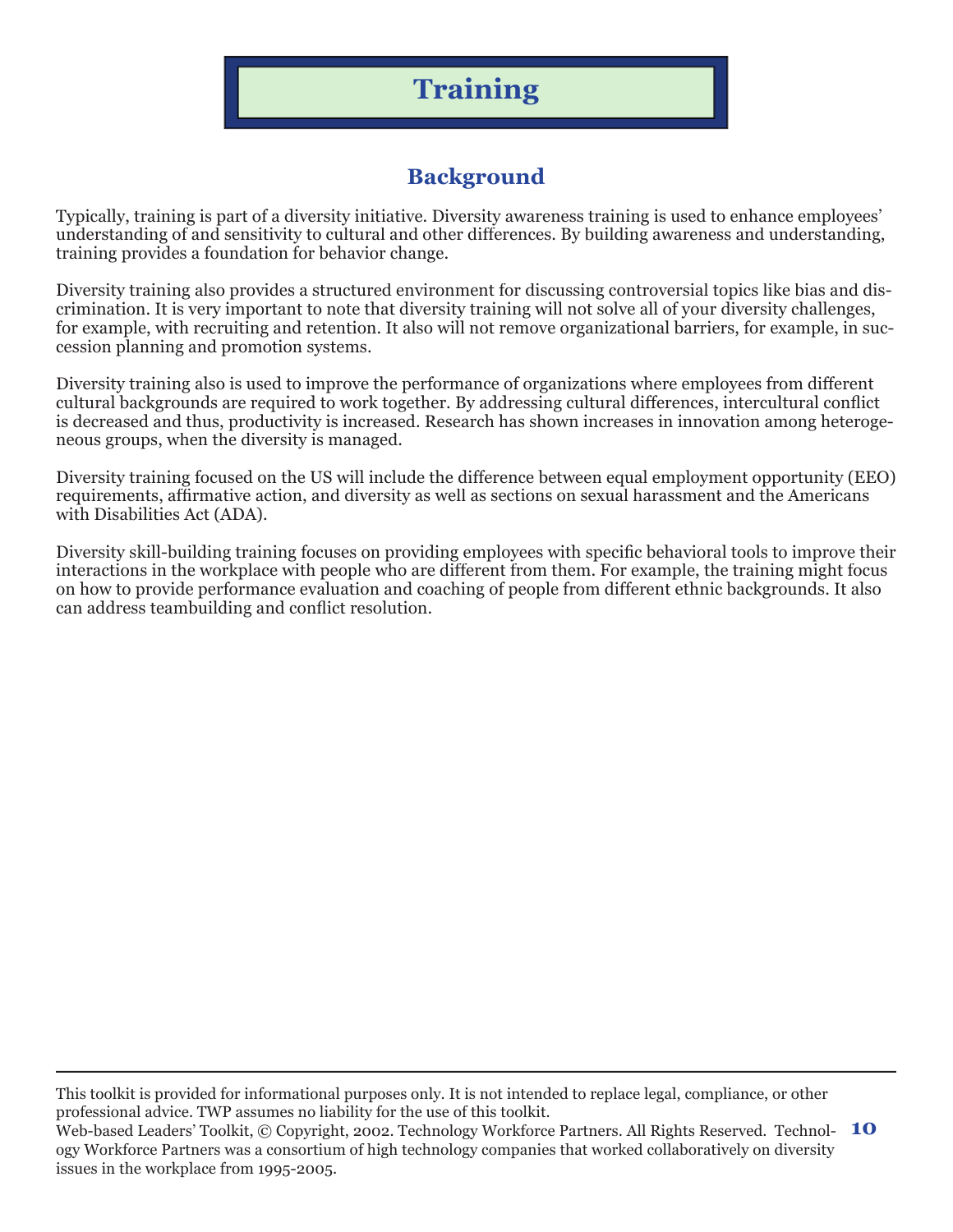# **Training**

### **Issues to evaluate when considering training**

**Conduct a needs assessment:** Before rushing out and signing you and your staff up for diversity training, you will want to spend some time identifying the specific issues you are trying to address or resolve. You will want to consult with your training and education and/or diversity departments for help with this process.

**Determine delivery method:** In order to select an appropriate delivery method, you will need to identify the role of training in your overall diversity effort. If you envision that diversity training will play a large role, then you probably will want to allocate one or two days to training delivered by internal or external trainers to small groups of employees. If, on the other hand, your diversity effort is more focused on recruitment or retention activities, then you may want to investigate shorter, and sometimes cheaper, web-based and CD-ROM options, or schedule training for a large group. In addition, training can be provided in informal settings, for example, over lunch (called Lunch-n-learns). It also can be one component of a longer, organization-wide business meeting.

**Decide whether attendance at diversity training will be voluntary or mandatory:** Every company, manager, and individual has an opinion on whether attendance at diversity training should be voluntary or mandatory. In order to decide, you must first evaluate your company's culture. Does your company have a tradition of mandating training on other topics, for example, on quality? Making diversity training mandatory sends the signal that you are serious about your commitment to the diversity effort within your organization. It also ensures that everyone receives training. However, employees may resent mandatory training, especially if they believe that they don't need it. On the other hand, when attendance is voluntary, it's hard to ensure that the employees who most need it will choose to come.

**Research available options:** There are literally hundreds of trainers providing diversity training. You should work with your corporate training and education and/or diversity department to identify appropriate vendors of diversity training. Since diversity training sometimes doesn't work well, you will want to take responsibility for selecting the diversity training material and provider. In particular, you will want to attend a training session and/or review the material prior to proceeding with training for your employees.

*Note:* Each company should customize this section by identifing company-approved resources with links to *those resources (e.g. company universities).*

**Determine mix of employees for training:** In larger organizations, you will need to decide whether to mix employees from different levels or different work groups in the same training session. You also need to decide whether you want to have a minimum level of visible diversity within each training group. In organizations with little visible diversity, it may require some employees to attend multiple sessions of diversity training.

**Integrate diversity training into existing training:** Ideally, information on your organization's commitment to diversity would be incorporated into new employee orientation and new manager training.

**Consider a diversity session geared to your leadership team:** Before offering or mandating diversity awareness training for your organization, it's a good idea to arrange for a separate diversity training session for your leadership team. In conjunction with an internal or external consultant, you first should research what the feelings and beliefs with respect to diversity are among your leadership team in order to design an effective learning experience.

This toolkit is provided for informational purposes only. It is not intended to replace legal, compliance, or other professional advice. TWP assumes no liability for the use of this toolkit.

Web-based Leaders' Toolkit, © Copyright, 2002. Technology Workforce Partners. All Rights Reserved. Technol-**11** ogy Workforce Partners was a consortium of high technology companies that worked collaboratively on diversity issues in the workplace from 1995-2005.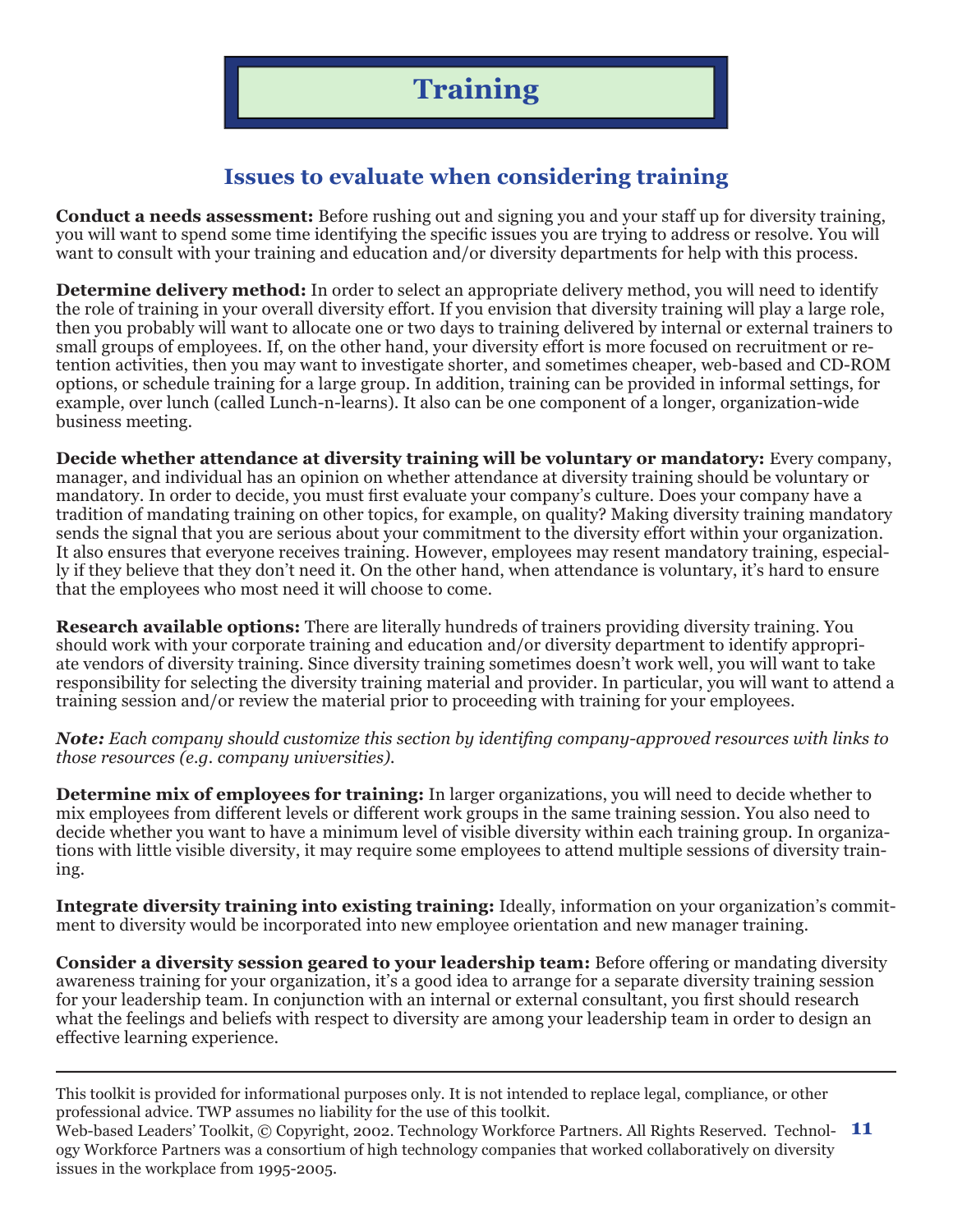# **Recruiting**

As a manager, you are constantly sourcing, recruiting and hiring new employees. Who you hire directly affects the diversity within your organization. This section offers specific suggestions for using an inclusive process to meet your organization's hiring needs.

#### **Workforce planning**

Before you begin to recruit and hire new employees, you should develop a comprehensive workforce (or staffing) plan based on your organization's current business plan. The workforce plan may identify specific demographic groups that you wish to target because they are currently underrepresented in your organization's workforce. As part of your workforce planning, you also should do the following:

**Participate in diversity training.** You, along with everyone else who interviews candidates, should participate in diversity training to increase your awareness of personal biases that may inhibit a fair evaluation of all candidates.

**Develop clear qualifications for each position.** You should review all job descriptions to ensure that only the specific qualifications necessary to performing the position are included. Often, job descriptions are filled with superfluous credentials – for example, a master's degree -- that may unnecessarily restrict the pool of available candidates. In other instances, job descriptions emphasize specifi c types of experience, when competencies gained from other experiences would be just as applicable or useful.

**Develop recruiting materials that reflect visible diversity.** You should review all recruiting materials (brochures, videos, etc.) and make sure that a visibly diverse group of employees are represented. You also should include a statement of your commitment to diversity and inclusion in all recruiting materials.

**Assemble a diverse interviewing panel.** Because everyone brings their personal biases into the process of evaluating candidates, it's important to have as many employees from as wide a range of backgrounds as possible participate in the interviewing process. In this way, qualities that may turn off some interviewers may be explained as cultural differences that have no impact on the candidate's ability to perform the job.

**Ensure that policies and benefits are attractive to potential diverse recruits.** Different policies and benefits will be attractive to different groups. For example, women, and increasingly men, often select employers based on the organization's work/life balance policies. Family-friendly policies typically provide opportunities for flexible working hours, telecommuting, job-sharing, and permanent part-time positions. Domestic partner benefits can be offered to attract gay and lesbian employees. Floating holidays or personal days are appealing to non-Christian employees.

This toolkit is provided for informational purposes only. It is not intended to replace legal, compliance, or other professional advice. TWP assumes no liability for the use of this toolkit.

Web-based Leaders' Toolkit, © Copyright, 2002. Technology Workforce Partners. All Rights Reserved. Technol-**12** ogy Workforce Partners was a consortium of high technology companies that worked collaboratively on diversity issues in the workplace from 1995-2005.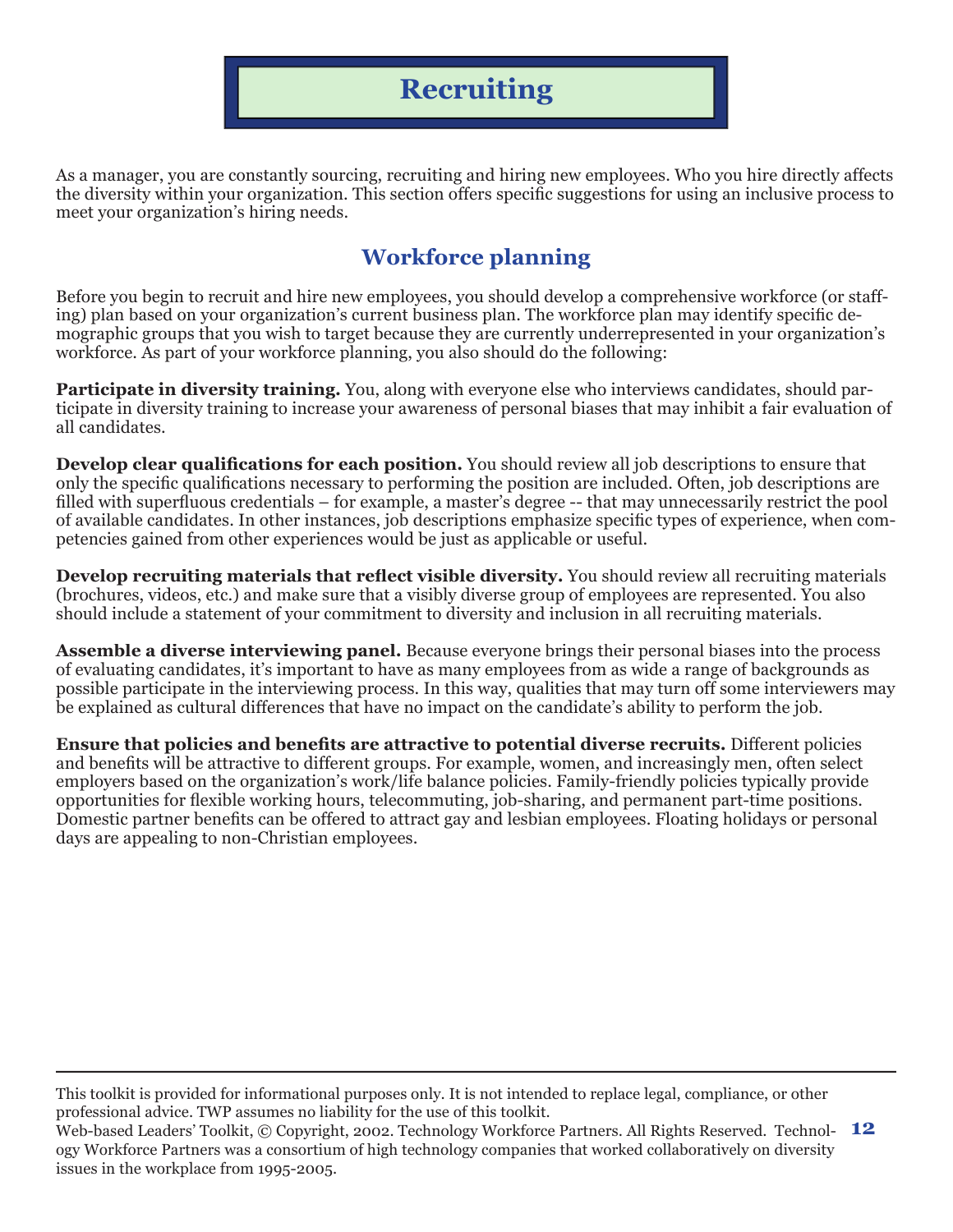# **Recruiting**

## **Sourcing**

In order to increase the diversity within your organization, you may need to expand your efforts beyond your traditional sources of new employees. Some suggestions are provided below:

**Encourage the placement of diverse interns and co-op students.** Often interns and co-op students become new employees. At the very least, they become ambassadors to their communities. If they have had a good experience working within your organization, they will tell their fellow students and positively influence them in their selection of potential employers.

**Establish relationships with schools that have diversity in their student body.** As a manager, you can establish a personal relationship with the heads of engineering or computer science departments at colleges and universities with significant minority populations, and other institutions with high populations of students of color. You may fund a class project or other activity. By building a personal relationship, you will enhance the organization's profile among the student body as well as get the inside track on hot talent.

**Develop relationships with organizations that cater to the needs and interests of minority and other diverse candidates.** There are many external organizations that serve women, minorities, peoples with disabilities, gay and lesbians and other diverse groups. These groups work not only to increase representation in the workforce, but also to provide support throughout their careers. The organizations include the National Society of Black Engineers, the Society of Hispanic Professional Engineers, and the Society of Women Engineers. You also can support their events/conferences as well as your employees' participation in these organizations. For more information, see the list of National Technical Diversity-Related Organizations in the Resources section.

**Cultivate partnerships with community organizations.** You should get involved with local and national organizations that serve diverse populations; for example, the Urban League, the NAACP, League of United Latin American Citizens, etc. In this way, you will increase your familiarity and comfort with people from different cultural backgrounds. For more information, see the list of community organizations in the Resources section.

**Utilize non-traditional networking venues.** You should attend a wide range of networking events in order to reach as diverse an applicant pool as possible. In particular, you can attend events hosted by community groups, religious organizations, and local schools, colleges and universities.

**Involve your employee groups in outreach efforts.** You should build your personal relationship with employee network groups and then partner with their representatives in your outreach activities.

**Instruct all recruiters, referral, and search firms to present a diverse candidate pool.** As a manager, you need to insist that both internal and external recruiters present a diverse group of employees for you to interview.

**Involve visibly diverse senior managers in outreach efforts.** In order to send the message that all employees have opportunities to attain senior levels, it is important that visibly diverse senior managers are actively involved in recruiting activities.

**Develop a comprehensive relationship model.** If you are a senior manager, you can influence the corporation's philanthropy efforts. When trying to increase the diversity within your organization, consider linking scholarships to internships and providing mentors to interns and/or students.

This toolkit is provided for informational purposes only. It is not intended to replace legal, compliance, or other professional advice. TWP assumes no liability for the use of this toolkit.

Web-based Leaders' Toolkit, © Copyright, 2002. Technology Workforce Partners. All Rights Reserved. Technol-**13** ogy Workforce Partners was a consortium of high technology companies that worked collaboratively on diversity issues in the workplace from 1995-2005.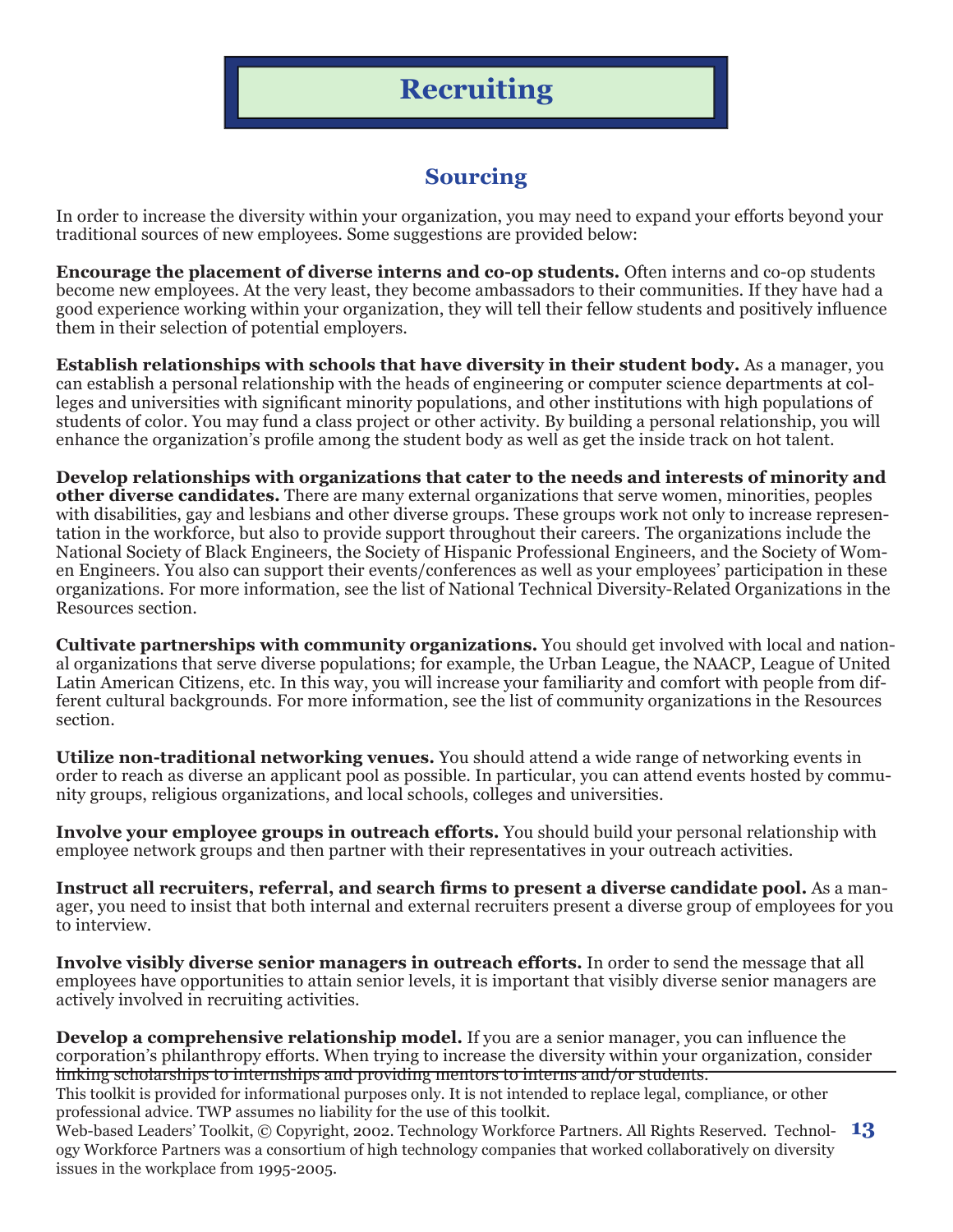## **Background**

As a manager, you play a key role in employee retention. Many studies have confirmed the role of a "great" manager" in promoting a climate where employees want to be committed on a long-term basis. To achieve this goal, you must help your employees leverage existing human resource systems and create a work environment within the overall company culture that makes employees want to stay.

Before deciding where to focus, you should review information on why employees leave or might leave your company. This information can be gleaned from employee surveys, focus groups, confidential interviews, exit interviews and post-separation feedback.

To enhance employee retention, the actions you might consider fall into three categories – career development and planning, work/life balance, and rewards and recognition.

This toolkit is provided for informational purposes only. It is not intended to replace legal, compliance, or other professional advice. TWP assumes no liability for the use of this toolkit.

Web-based Leaders' Toolkit, © Copyright, 2002. Technology Workforce Partners. All Rights Reserved. Technol-**14** ogy Workforce Partners was a consortium of high technology companies that worked collaboratively on diversity issues in the workplace from 1995-2005.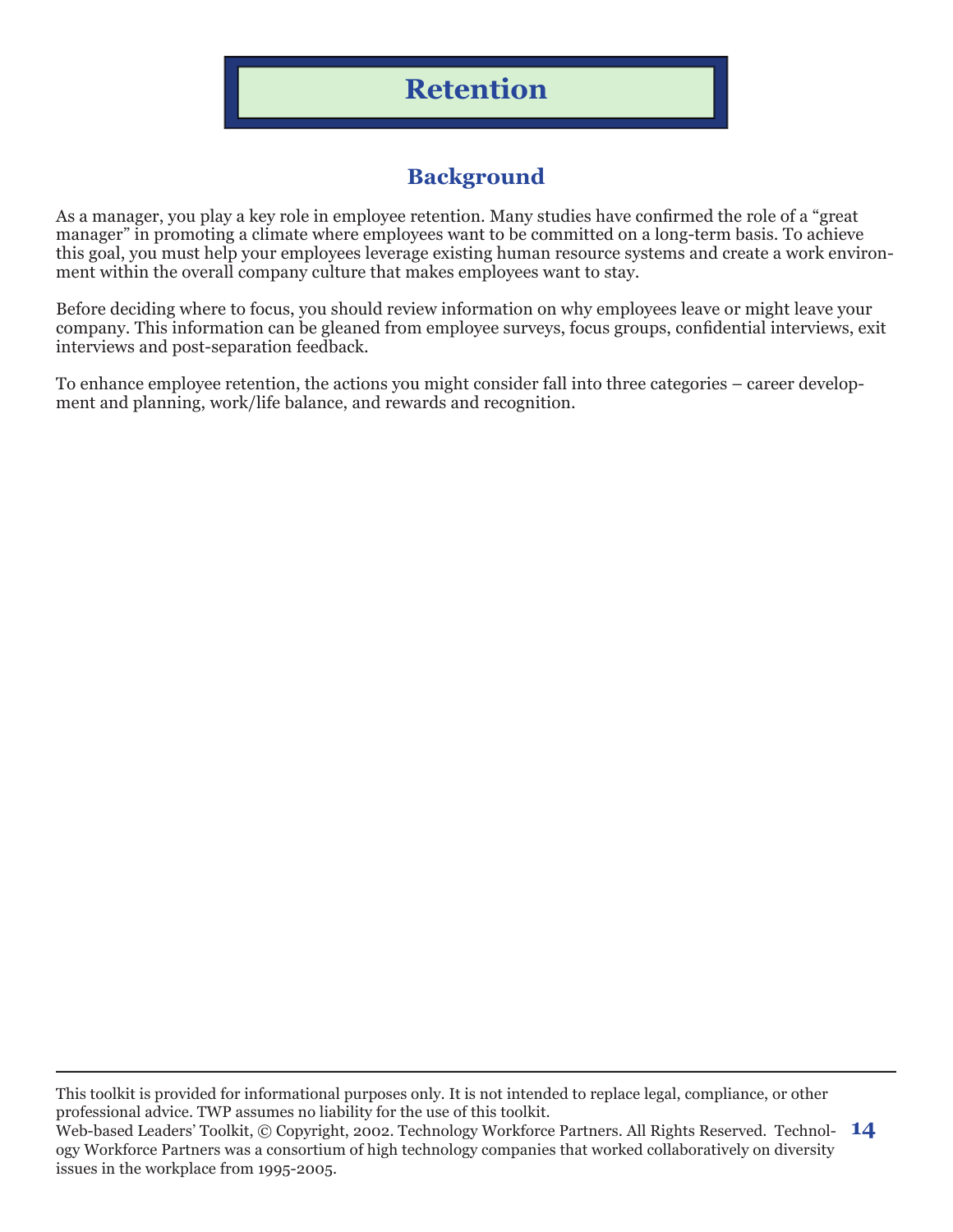### **Career development and planning**

Dissatisfaction with development is one of the primary push factors driving employees to look for new jobs. As a manager, you provide employees essential information about career development systems at the company, you often control access to training and development opportunities, you may be involved in promotion decisions, and you work with employees one-on-one to help them plan their careers. In order to ensure that all employees are receiving the maximum benefit from career development and planning systems, you will want to consider the following:

## **Strengthening the employee relationship**

**Participate in diversity awareness training.** By participating in diversity training, you can better appreciate the individuality of each and every employee. You should supplement the training with books, videos, and friendships with people from different cultural and ethnic backgrounds. As you increase your knowledge and understanding of differences, you will learn that individuals from various cultural and ethnic groups approach career development differently. In the dominant culture, you expect your employees to ask for what they want and take charge of their career. Nevertheless, employees from other cultures may need more coaching, you may need to offer them specific suggestions of training they'll need to move ahead, and you may need to encourage them to participate in developmental opportunities like task forces and special projects.

**Build authentic relationships with every employee.** Building authentic relationships will facilitate two-way, open and honest conversations. You will be able to discern individual employee needs and help them leverage the appropriate human resource programs. In turn, they will feel comfortable giving you crucial feedback about the work environment.

**Identify "high potential" employees and let them know that they're valued.** You should determine whether your company has any special programs for high potential employees and make sure a diverse group of employees are included. Even if there are no formal, company-wide programs for high potential employees, you should let them know that they are valued. The retention of these key employees is one of your most important managerial tasks.

**Make sure that performance evaluations are fair and unbiased.** It is in performance management that you will be able to apply the lessons of all of your diversity awareness activities. Often, we do not realize how our beliefs and attitudes can influence our evaluation of an individual's performance. You will want to be careful to evaluate employees on objective measures of what they have achieved instead of subjective measures of the style of that performance. In addition, during performance management conversations, you will want to explore potential turnover triggers that may encourage employees to seek opportunities outside the company. By building an authentic relationship with each employee, you hopefully will be able to identify and address turnover issues before an employee starts looking.

**Involve employees in the community.** You should encourage your employees to seek leadership opportunities with community groups. By representing the company, they will naturally feel a stronger tie to your organization.

**Involve employees in recruiting events and activities.** When employees have to "sell" the company to potential recruits, it will reinforce the company's strengths to them.

This toolkit is provided for informational purposes only. It is not intended to replace legal, compliance, or other professional advice. TWP assumes no liability for the use of this toolkit.

Web-based Leaders' Toolkit, © Copyright, 2002. Technology Workforce Partners. All Rights Reserved. Technol-**15** ogy Workforce Partners was a consortium of high technology companies that worked collaboratively on diversity issues in the workplace from 1995-2005.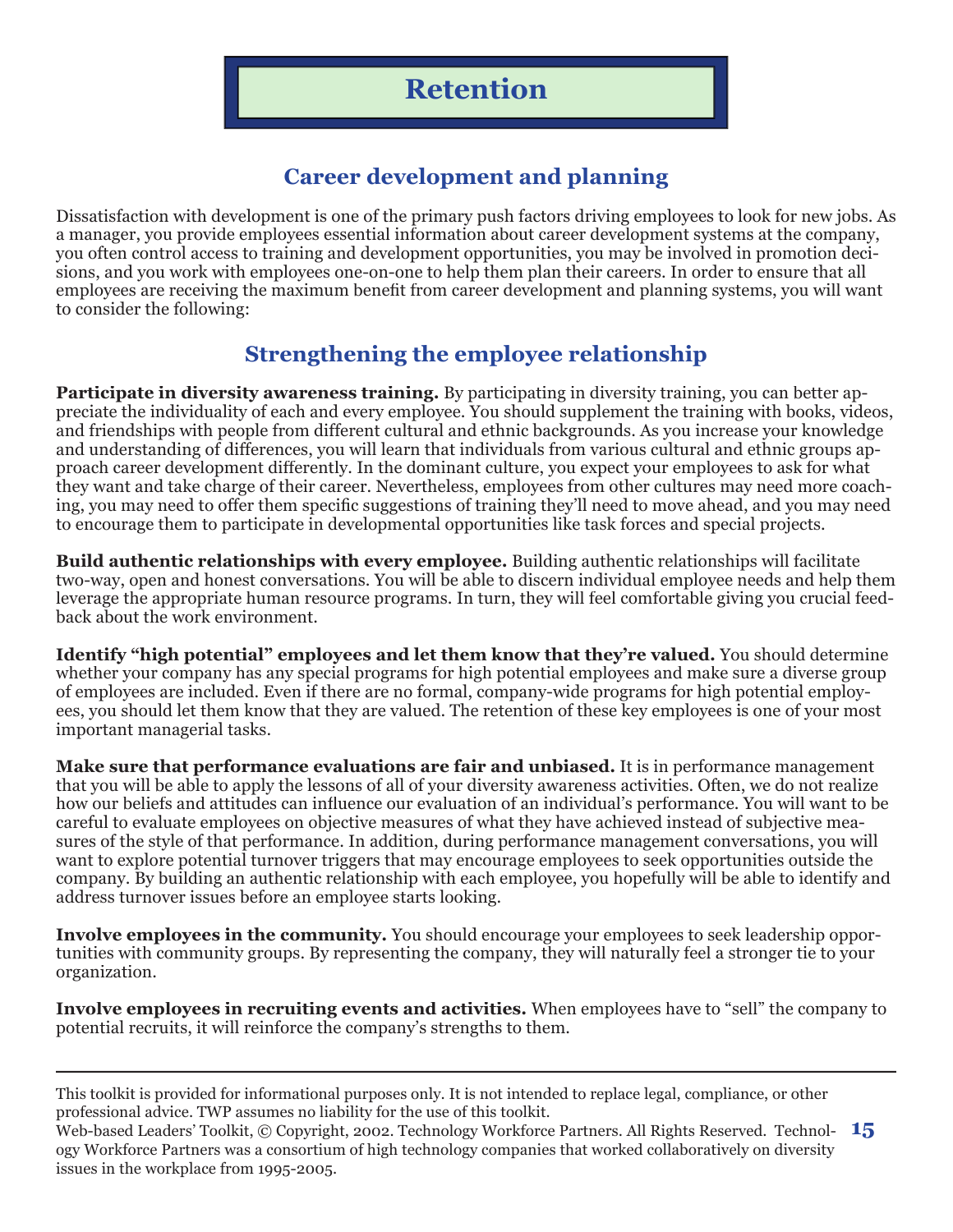#### **Focusing on employee development**

**Ensure that all employees have an individual development plan.** Having a written development plan helps employees navigate the career development programs and maximize their opportunities within the organization. In particular, written development plans have been found to be helpful for women and people of color. You should consider your employees as free agents and make sure that they have opportunities to grow within the company. You will want to meet with your employees at least once a year to have a conversation on where they would like to be in one, five and ten years and help them identify the competencies and experiences that they will need to achieve these goals.

**Communicate key competencies and attributes for success.** Employees are often unfamiliar with exactly which competencies and attributes are needed to assume positions with increased responsibility. For example, technical employees may be unfamiliar with the keys to ascending the technical ladder. You can hold open forums so all technical employees can learn about the technical ladder. Similarly, you can disseminate information on key competencies for other departments such as sales, etc.

**Identify training opportunities within and outside of the company for every employee.** Training is essential to employee development. You can help your employees make the time to take advantage of these opportunities. If necessary, you can encourage employees to take an "English as a Second Language" course.

**Support employees in taking advantage of developmental opportunities.** You should encourage your employees to take lateral, rotational, or special, short-term assignments. Similarly, you can encourage your employees to volunteer for internal task forces or project teams. They can also assume leadership roles in employee identity groups as a developmental experience.

**Make sure that a diverse group of employees are offered the opportunity for high-risk, high reward assignments.** Typically, managers select employees with whom they feel most comfortable to take on the high-risk assignments. Often, this comfort comes from sharing the same general characteristics like race, sex or educational background. You want to make sure that you move beyond relying on comfort as the criteria for making important recommendations for high-risk, high reward assignments. You also want to allow candidates from diverse backgrounds to apply for these assignments.

**Provide every employee with the opportunity to be mentored.** Several research studies have documented the essential role of mentoring in advancing within the organization. Mentoring can be accomplished in many ways – through formal programs, informally through employee network groups, and/or by developing a culture of mentoring. You should make sure that mentors receive training that includes communicating and coaching across differences. You also want to encourage (and support) your employees in participating in external development/mentoring/leadership programs.

**Provide opportunities for formal and informal networking.** Like mentoring, many research studies have documented the benefits of networking in career progression. By having a large network, employees are more likely to be considered for new jobs and developmental opportunities when they become available. However, many employees fail to see the value of cultivating a network. You should educate your employees about networking as well as serve as a role model by attending a wide variety of networking events.

**Know the specifics of the corporate succession planning process.** As the navigator of employee development, you need to be familiar with any corporate succession planning system. In particular, you will want to make sure that a diverse group of employees are considered for inclusion in any special fast track or high potential programs.

This toolkit is provided for informational purposes only. It is not intended to replace legal, compliance, or other professional advice. TWP assumes no liability for the use of this toolkit.

Web-based Leaders' Toolkit, © Copyright, 2002. Technology Workforce Partners. All Rights Reserved. Technol-**16** ogy Workforce Partners was a consortium of high technology companies that worked collaboratively on diversity issues in the workplace from 1995-2005.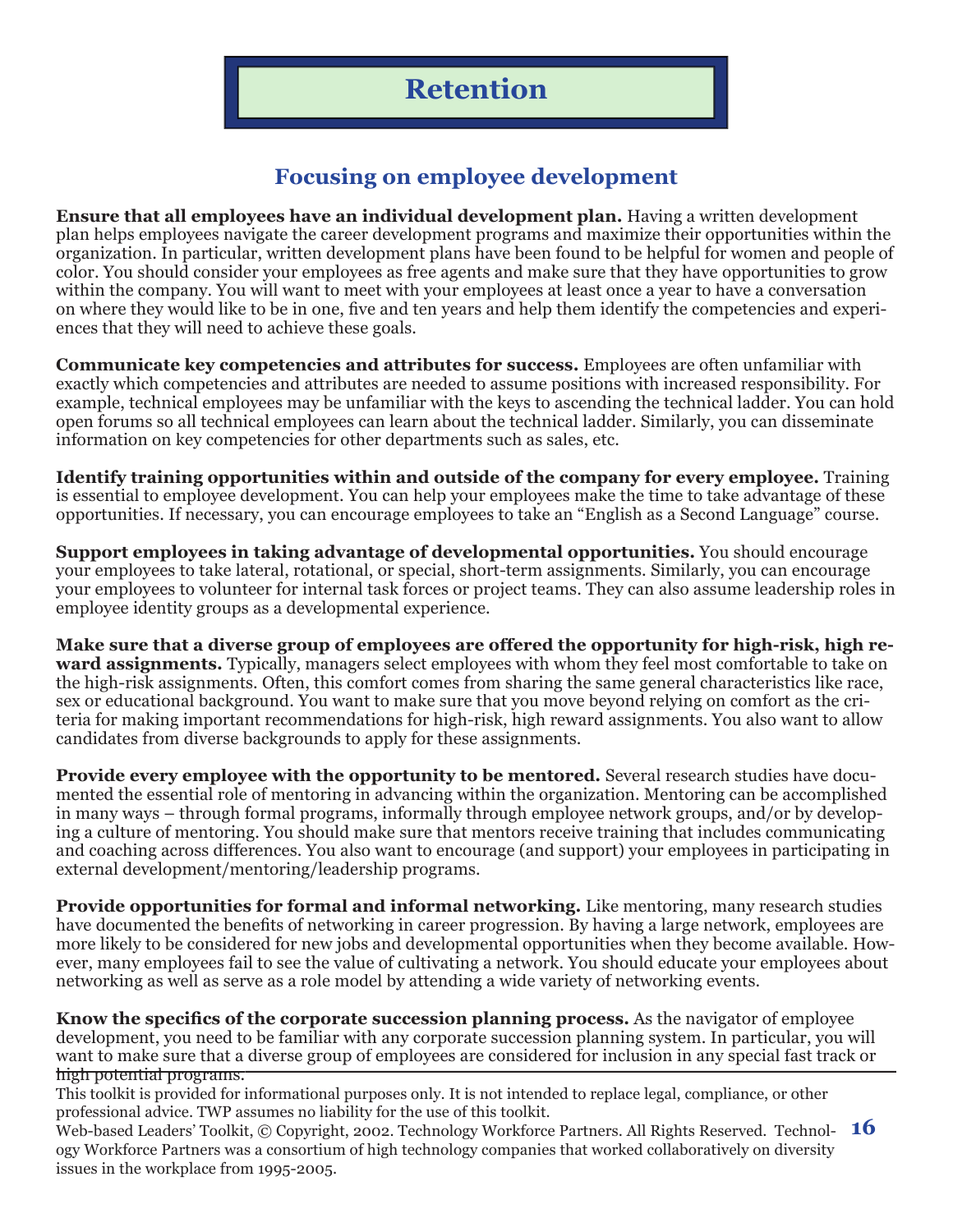### **Issues for senior managers**

Senior managers may want to consider the following additional recommendations:

**Embed diversity in career development programs and processes.** Senior managers can influence the design and implementation of career development programs and processes. You will want to make sure that none of these programs unintentionally excludes certain groups from participating. Moreover, you should make diversity an explicit component of these programs. For example, the promotion system should require that a diverse slate of candidates be considered for every position. Similarly, the succession planning process should include a diverse group of employees.

**Identify and remove any barriers to the promotion of internal candidates.** At higher levels, there might be barriers to promotion for certain groups of employees. Senior managers should research these barriers. Once identified, you may need to implement a new program, such as formal mentoring, or modify an existing human resource system, such as expanding the group of candidates included in high potential programs. At the very least, you can make sure that information about all position openings and developmental opportunities are listed in a company-wide posting system.

**Partner with internal staff.** If you want to begin a major retention initiative, senior managers should partner with staff from organizational development, change management, or training and development to identify appropriate tools and programs. You will want to make sure that diversity is incorporated into the design and implementation of any retention initiative.

This toolkit is provided for informational purposes only. It is not intended to replace legal, compliance, or other professional advice. TWP assumes no liability for the use of this toolkit.

Web-based Leaders' Toolkit, © Copyright, 2002. Technology Workforce Partners. All Rights Reserved. Technol-**17** ogy Workforce Partners was a consortium of high technology companies that worked collaboratively on diversity issues in the workplace from 1995-2005.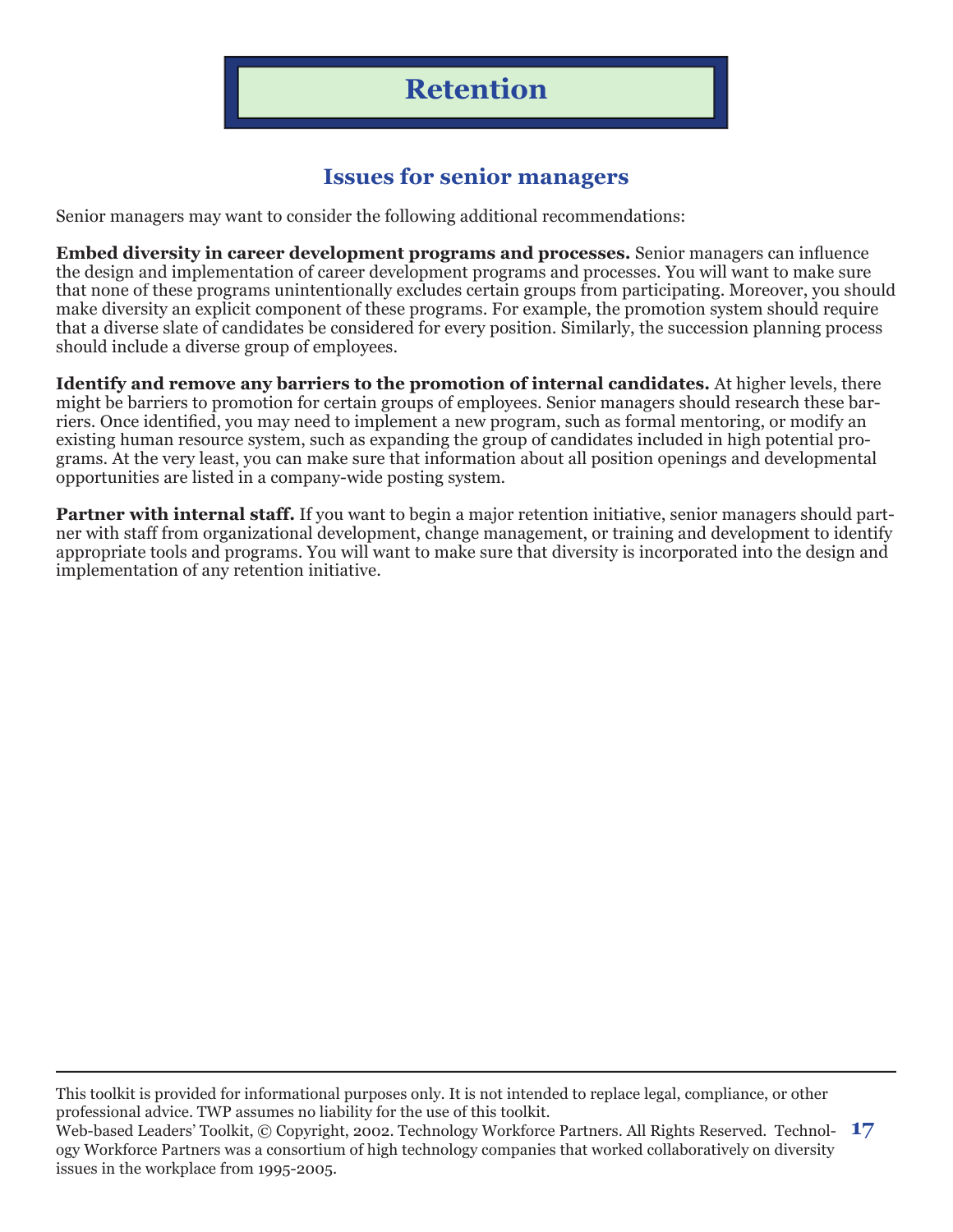## **Work/life balance**

Numerous studies have confirmed the importance of work/life issues in employee retention. Simply stated, the inability to achieve work/life balance drives employees to seek opportunities outside the company. In fact, work/life balance is often more important to retention than compensation and benefits. Nevertheless, work/ life balance is one of the hardest things to achieve. Managers play a key role in allowing employees to take advantage of the full range of company work/life programs. Specifically, you should:

**Allow employees to take advantage of flexible working hours.** As a manager, you can encourage your employees to vary their working hours so that they can better meet their personal needs, even in the absence of a formal corporate policy on flexible work schedules. Research has shown that employees are more successful when they feel that they have more control over their schedule. Flexible work arrangements can be accomplished by varying the start and end time each day, by compressing the two work weeks into 9 days, by compressing one work week into 3 or 4 longer days, or by allowing employees time off during the work day. Some employees will seek a permanent flexible work arrangement, while others will only need to use them from time to time. All employees will appreciate knowing that you are open to meeting their need for flexibility.

**Allow employees to work at home if possible.** This arrangement is commonly referred to as telecommuting. Many employees do not need to be in the office to get their job done. With as little as a computer and a phone line, employees often can be more effective at home, away from corporate distractions and interruptions. They only need to come into the office to participate in important meetings. While not every employee can be accommodated with a full-time telecommuting arrangement, many employees will benefit from telecommuting part-time or on an as-needed basis. Your flexibility in allowing employees to work from home will help increase their loyalty to the company.

**Allow two employees to share one job.** Although less common, often you can retain two good employees by allowing them to share one job. In this way, each employee is able to work part-time. As a manager, it may be more difficult to manage two employees instead of one. However, the benefit of retaining two valuable employees should outweigh the inconvenience.

**Identify positions that could be done on a permanent part-time basis or positions that could be separated into two or more part-time positions.** Some employees, especially working mothers, would like to stay in the workforce but are unable to work a full-time job. You may be able to retain key employees by redefining their position so that it can be accomplished on a part-time basis.

This toolkit is provided for informational purposes only. It is not intended to replace legal, compliance, or other professional advice. TWP assumes no liability for the use of this toolkit.

Web-based Leaders' Toolkit, © Copyright, 2002. Technology Workforce Partners. All Rights Reserved. Technol-**18** ogy Workforce Partners was a consortium of high technology companies that worked collaboratively on diversity issues in the workplace from 1995-2005.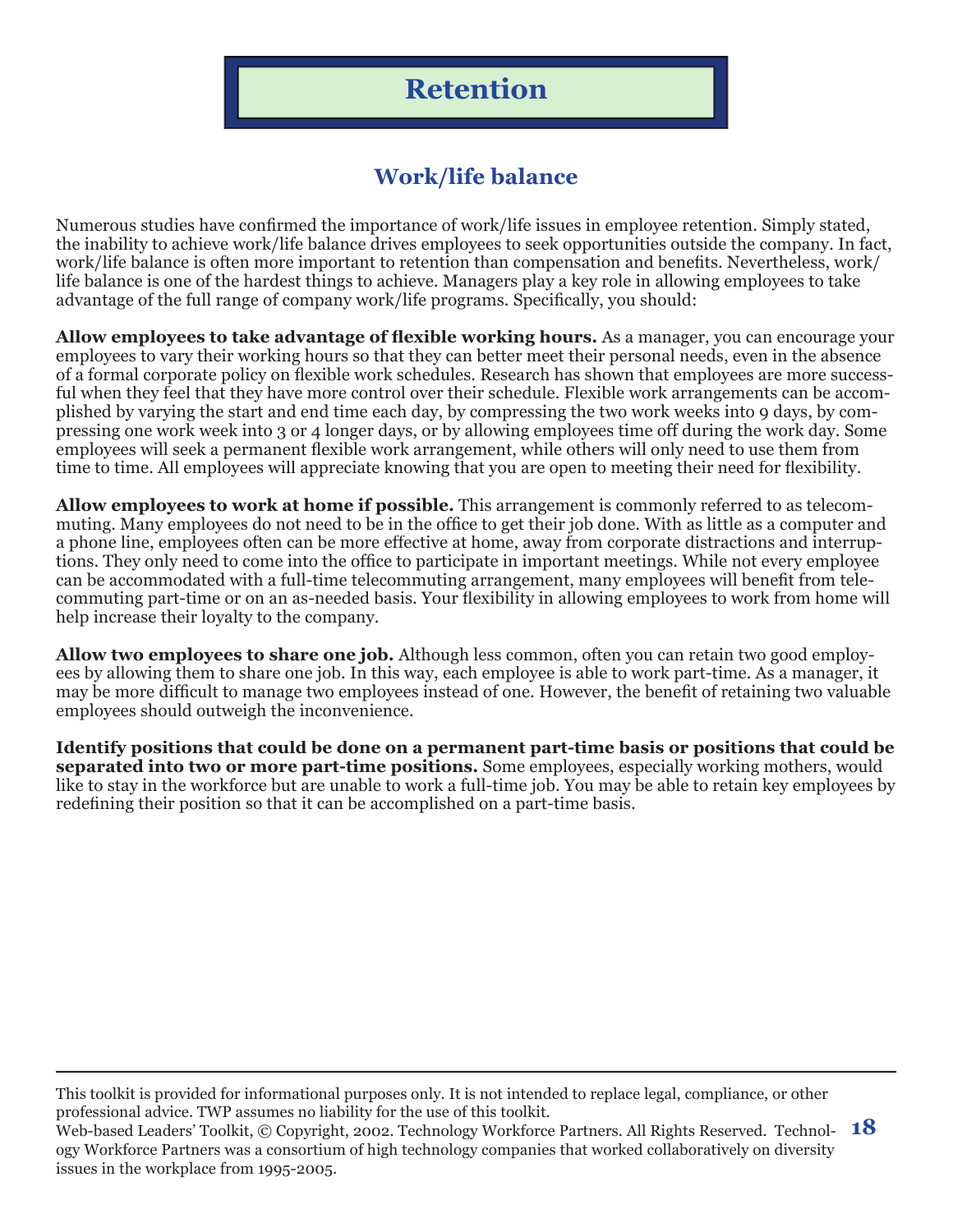## **Rewards and recognition**

The role of rewards and recognition in improving retention is often overlooked. You will want to do the following:

**Apply rewards and recognition in a fair and inclusive manner.** Employees are very sensitive to signs of recognition as well as concrete rewards given to their peers. You will want to give out rewards and recognition such that every employee feels like he or she has an equal chance to receive them. In addition, you will want to make sure that you are rewarding concrete accomplishments (substance) instead of the manner in which something was accomplished (style).

**Tailor reward and recognition systems to meet the individual needs of employees.** Reward programs often are designed to appeal to the majority. Winning a round of golf at a local club may not appeal to all of your employees. You will want to look for rewards with broad appeal to many groups as well as vary the type of rewards given out.

This toolkit is provided for informational purposes only. It is not intended to replace legal, compliance, or other professional advice. TWP assumes no liability for the use of this toolkit.

Web-based Leaders' Toolkit, © Copyright, 2002. Technology Workforce Partners. All Rights Reserved. Technol-**19** ogy Workforce Partners was a consortium of high technology companies that worked collaboratively on diversity issues in the workplace from 1995-2005.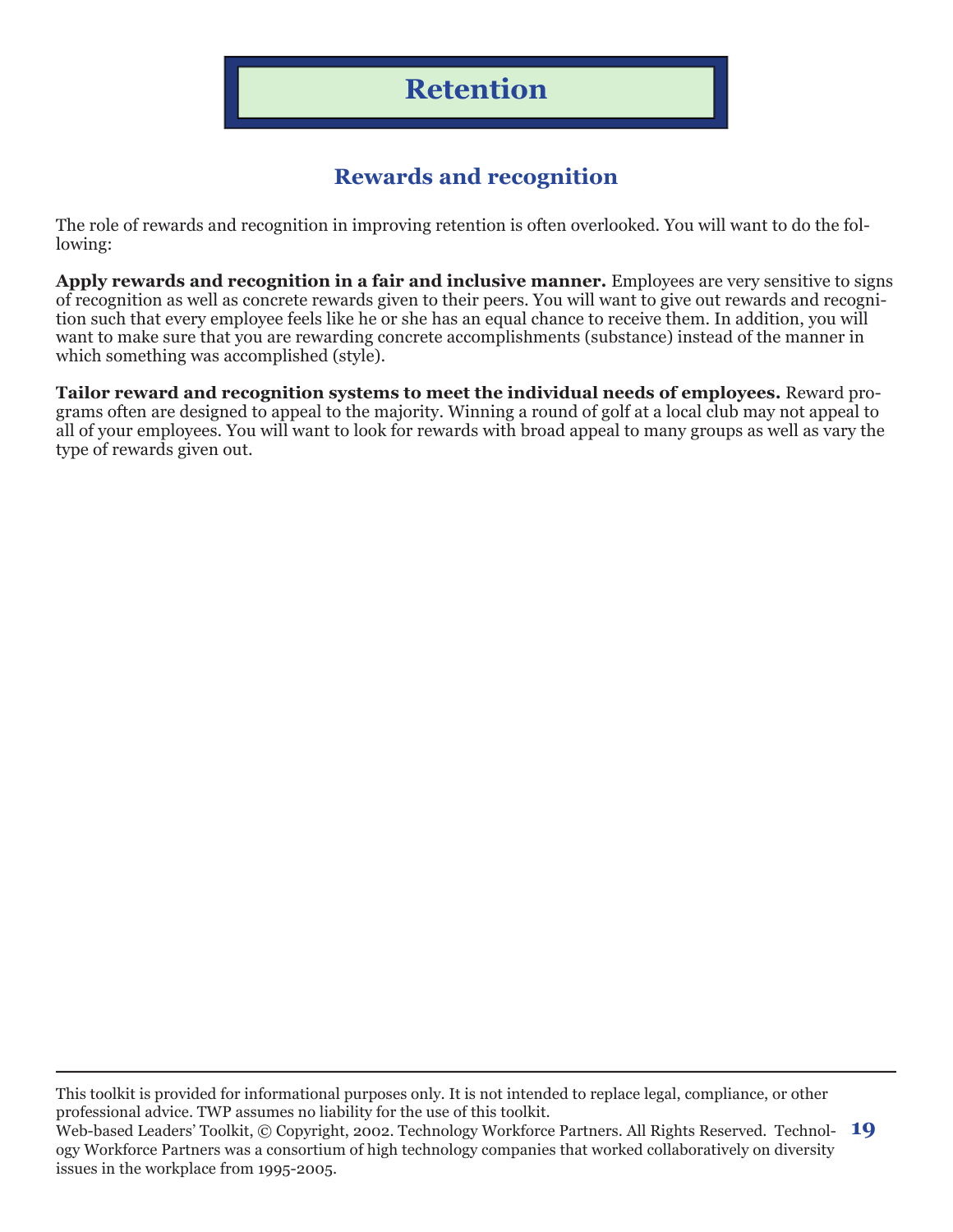# **Diversity Commitment Actions**

As a manager, you are a role model. Your employees will look to see what you say and do to evaluate your dedication to addressing diversity issues. It's essential that you understand the business case for diversity, why it's important for your organization to address diversity issues, and what the specific diversity issues are that you want to resolve within your organization. In short, you'll need to have some talking points around diversity.

Senior managers will want to develop a diversity statement for their organization. You also will probably want to have your leadership team participate in a team-building exercise around diversity.

The suggestions below fall into three categories: communication (what you say), action (what you do), and accountability (what you're willing to take responsibility for).

#### **Communication**

You will need to communicate throughout your diversity initiative from the time you first begin to identify issues until you implement and measure your results. In short, communication is an on-going process that will need to reach many audiences both internally and externally. Listed below are some suggestions for demonstrating your commitment to addressing diversity issues through communication.

**Write a memo or letter to employees stating your commitment to identifying and resolving diversity issues.** You will want to be as specific as you can in this letter and delineate the process you intend to pursue. If this is your first communication, you want to balance your enthusiasm for creating a diverse and inclusive work environment with the realistic understanding that change is complicated and takes time. You should not write a letter that merely states your commitment to a diverse workforce that is free of bias and discrimination. Employees will see through such an empty gesture.

**Develop and deliver a formal presentation on diversity to internal audiences.** It's important that your employees see and hear you speak about diversity issues. You can kick off the diversity effort with a formal presentation, or you can save the presentation until after the research phase. Once changes have been implemented, you can update your presentation with any progress and the outlook for the future.

**Talk about diversity in regular business forums.** It's important that diversity is integrated into the typical operations of the organization. Because diversity can improve your performance in many ways, it is desirable to ask about diversity results during routine business update meetings.

**Talk about diversity in informal settings.** You should look for opportunities to have a two-way dialogue about diversity, for example, using town hall meetings, or brown bag luncheons. During these sessions, you may want to speak for 15 minutes at the beginning and then take questions. Allowing your employees to air their concerns will be a powerful demonstration of your commitment to diversity.

**Make speeches about diversity outside the company.** Talking about diversity in external forums demonstrates your commitment to diversity and enhances the company's reputation in the community among employees, customers and other business partners.

This toolkit is provided for informational purposes only. It is not intended to replace legal, compliance, or other professional advice. TWP assumes no liability for the use of this toolkit.

Web-based Leaders' Toolkit, © Copyright, 2002. Technology Workforce Partners. All Rights Reserved. Technol-**20** ogy Workforce Partners was a consortium of high technology companies that worked collaboratively on diversity issues in the workplace from 1995-2005.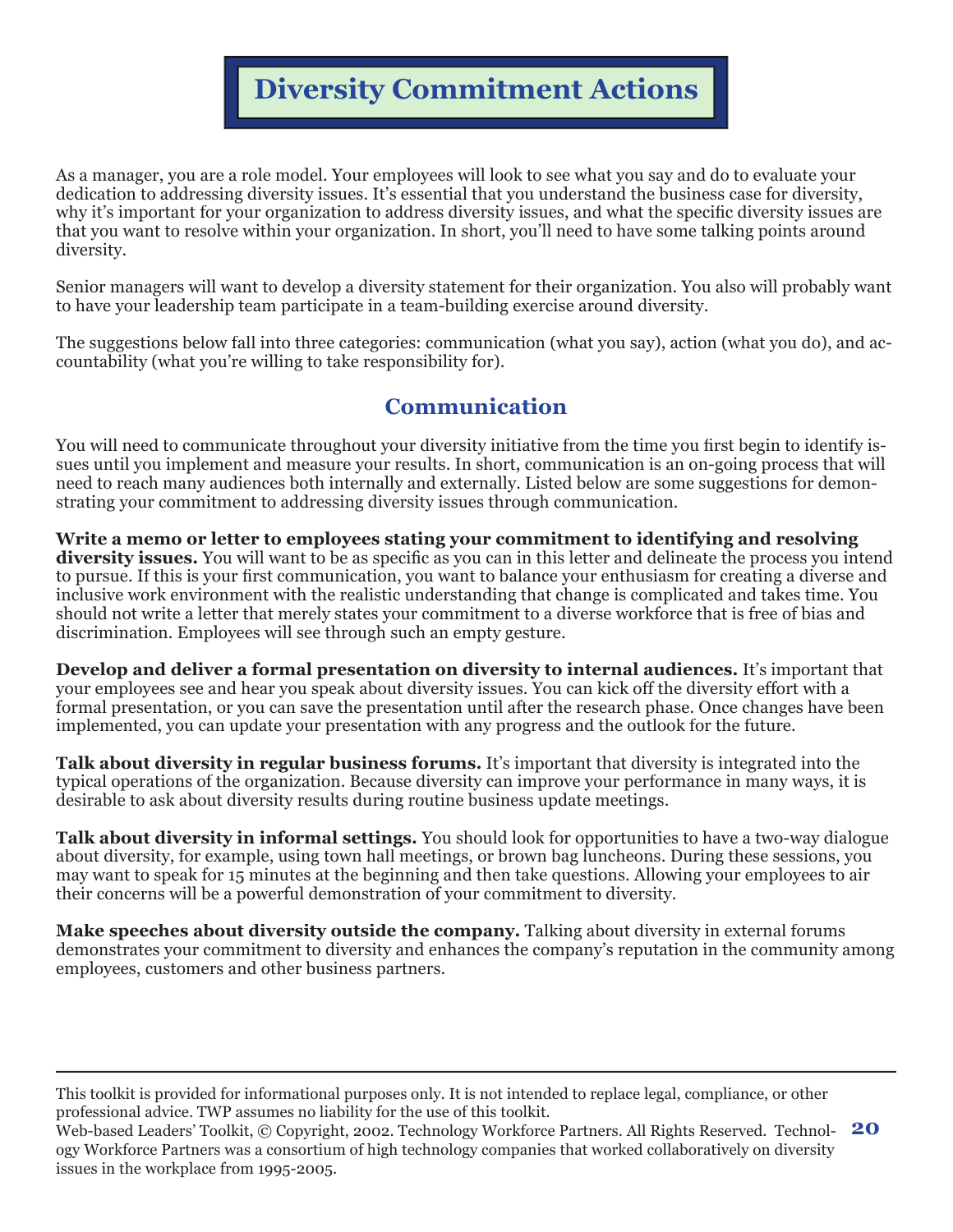# **Diversity Commitment Actions**

## **Actions**

In addition to talking about diversity, you will need to become personally involved and there are many ways you can do this.

**Participate in diversity awareness training.** As discussed in the Where to Begin section, it's important for you to learn about typical diversity issues. While you can read books and view videotapes, these intellectual tools may not have as much emotional impact as participating in a well-run diversity training session. Ideally the training should have experiential exercises so you can begin to understand the impact of differences at an interpersonal level. The learnings from such training will strengthen your commitment to creating a diverse and inclusive workplace.

**Recognize diversity champions within your organization.** A diversity change process requires the commitment and energy of as many employees as possible. One way to sustain the momentum during what is often a long process is to periodically recognize the efforts of individuals who have contributed to the diversity effort in a positive way. By recognizing and rewarding employees, other employees will be persuaded to get involved.

**Participate in and support the activities of employee network groups.** Many companies have employee network groups so employees who share a similar demographic characteristic or other characteristics can get together. These groups can be very helpful in the diversity change process. They educate other employees about their cultural background, they provide mentoring and career development guidance to their members, they often assist with recruiting, and they provide crucial feedback to an organization's diversity effort. You should look for ways to interact with these groups by attending their functions, speaking at a forum, or meeting with their leadership.

**Encourage your employees to participate in employee network groups.** As described above, employee network groups have many benefits. Your employees are more likely to participate if they feel that their manager supports their involvement in these groups.

**Get involved with community organizations that serve diverse groups.** When you interact with people who are different from you, you will expand your understanding of diversity issues. In addition, you will be demonstrating that your commitment to diversity extends beyond your formal position as a manager. For more information see the list of community organizations in the Resources section.

**Get to know a diverse group of employees.** You need lots of personal interaction with people from different backgrounds in order to enhance your understanding and appreciation of cultural differences.

This toolkit is provided for informational purposes only. It is not intended to replace legal, compliance, or other professional advice. TWP assumes no liability for the use of this toolkit.

Web-based Leaders' Toolkit, © Copyright, 2002. Technology Workforce Partners. All Rights Reserved. Technol-**21** ogy Workforce Partners was a consortium of high technology companies that worked collaboratively on diversity issues in the workplace from 1995-2005.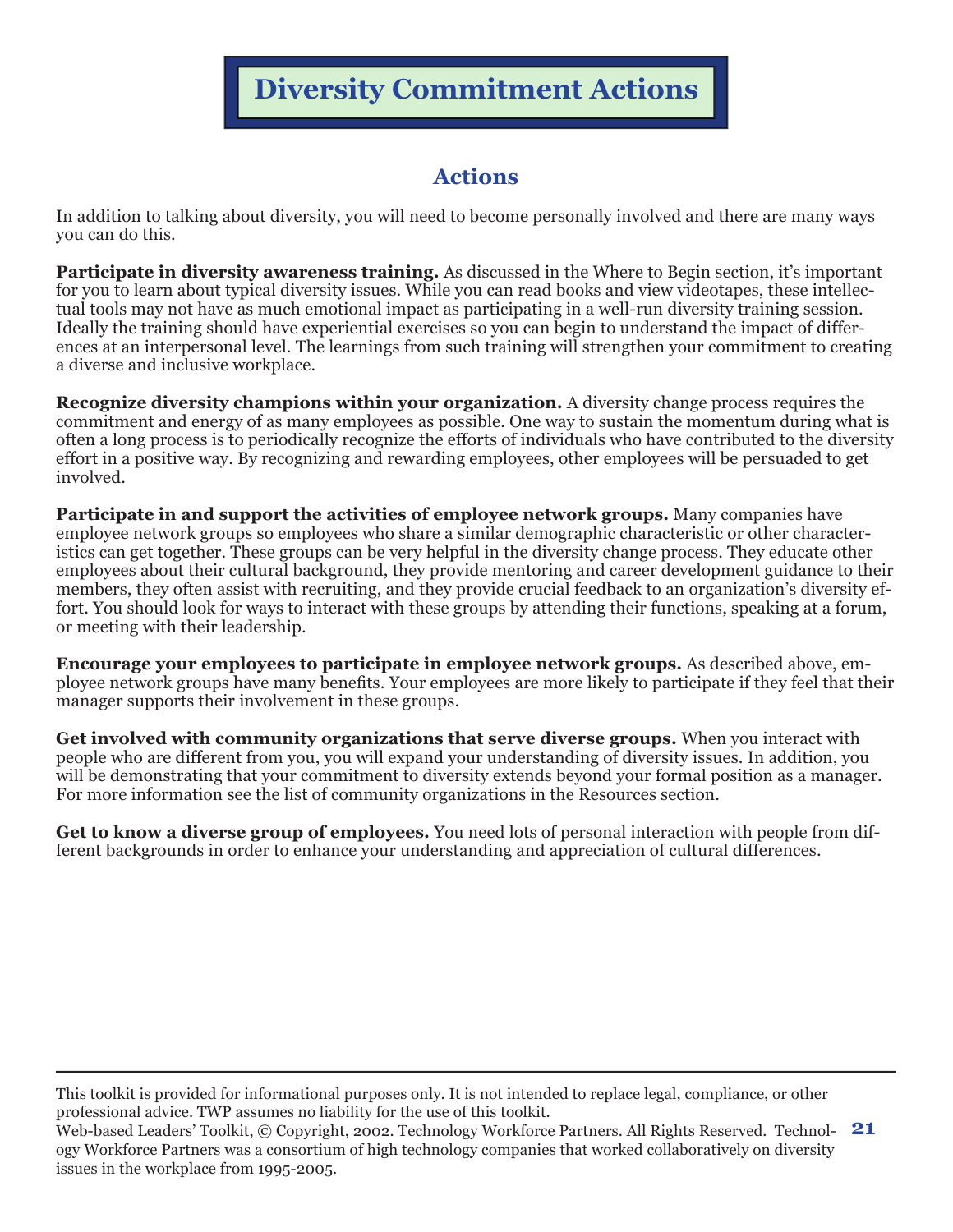# **Diversity Commitment Actions**

### **Accountability**

It's not enough to talk about diversity and take some actions around diversity. You need to assume responsibility for improving your work environment with respect to diversity issues. If you have developed the business case for diversity, it's easy to link improving diversity performance to enhancing overall corporate performance. Addressing diversity issues also may support the achievement of specific corporate strategies, for example, expanding internationally or becoming an employer of choice.

**Identify relevant diversity performance measures for your organization:** You will want to review the measurement section and identify both quantitative and qualitative measurements for tracking the progress of your diversity effort.

**Evaluate all employees, including individual contributors.** As part of performance management, every employee should be given feedback on their commitment to addressing diversity issues within your organization. In this way, every employee takes ownership for creating a work environment that is fair and inclusive.

**Establish an on-going feedback mechanism.** Quantitative and qualitative measurements describe only part of the story of your diversity effort. Employee feedback often fills in the gaps and suggests reasons why your measures on diversity performance are improving, or not improving. You should develop a process to get feedback from employees, individual business units and/or teams.

**Monitor and report progress.** It's easier to begin a diversity initiative than to sustain the energy and commitment necessary to resolving diversity issues in the workplace. Nevertheless, your accountability as a manager requires that you monitor the impact of your diversity initiatives and periodically report on your progress.

Take action and show results. You shouldn't just talk about diversity. You need to have on-going results, even if they're small.

Mid-level and senior managers also should consider the following:

Make a high level appointment of a qualified woman, person of color, or person with a disabil**ity.** Nothing signals your commitment to increasing the diversity within your organization like the selection of a woman, person of color, or a person with a disability to a senior role.

**Hold managers accountable for 'mutual familiarization' – getting to know a diverse group of employees.** Just as it's important for you to get to know a diverse group of employees, it's important for your managers. By increasing their familiarity and comfort with employees from different backgrounds, they will be more likely to recommend someone who is different from them for a new position, a high risk assignment, or a special program.

**Evaluate the performance of all managers.** As your diversity effort progresses, you may want to tie a portion of manager bonuses to the achievement of specific diversity objectives.

**Consider the use of a balanced report card for diversity.** A balanced report card utilizes a wide variety of agreed-upon measures to evaluate a diversity effort. You should review the Measurement Section in order to select the most appropriate measures for your organization.

This toolkit is provided for informational purposes only. It is not intended to replace legal, compliance, or other professional advice. TWP assumes no liability for the use of this toolkit.

Web-based Leaders' Toolkit, © Copyright, 2002. Technology Workforce Partners. All Rights Reserved. Technol-**22** ogy Workforce Partners was a consortium of high technology companies that worked collaboratively on diversity issues in the workplace from 1995-2005.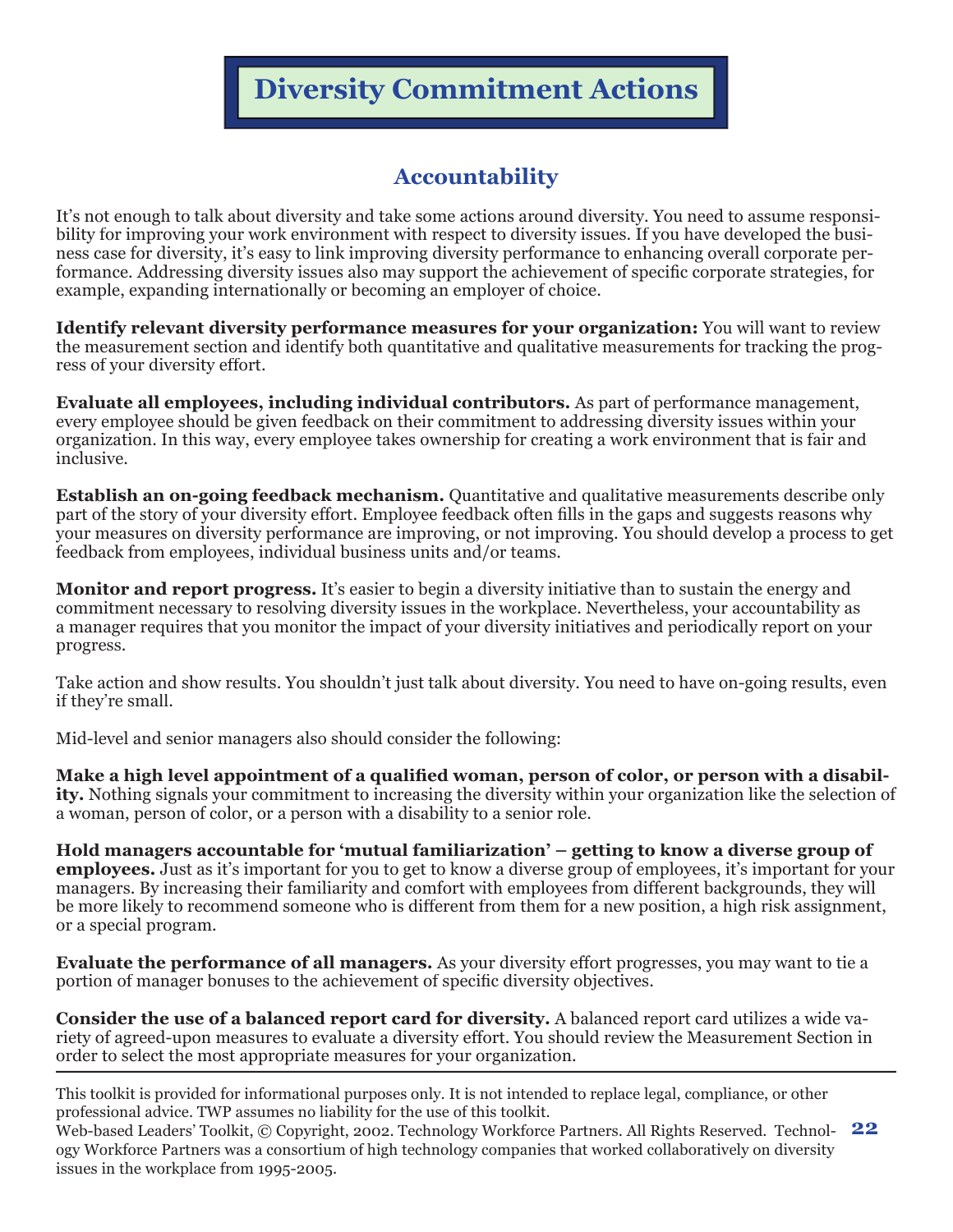Measurements in diversity work can be used in a variety of ways. In this toolkit, we are concerned with using measurements to create a baseline picture of how an organization looks and feels before beginning diversity work and to track progress once a diversity effort has begun. There are an infinite number of measurements to do this. The following are examples of potential measurements. Not all measurements will be relevant to your organization and what you want to accomplish. Some may not be available.

#### **Quantitative Measurements for managers within the US**

Many quantitative measures focus on how an organization "looks" and rely on traditional affirmative action definitions of diversity. Since almost all US companies are required to have an Affirmative Action plan, you will want to make sure that your diversity effort positively impacts the representation, hiring, pay equity, promotion and turnover of women and people of color. Quantitative measurements also can measure supplier diversity and the results of multicultural marketing efforts.

**Representation:** What does your organization look like in terms of visible diversity? You should analyze your organizational unit and identify the percent of men, women, Whites, African Americans, Hispanics, Asians, and Native Americans. Are these percentages consistent with similar organizational units within your company? Outside your company? Which groups are under-represented? The Recruiting section has some ideas for expanding the sources of hiring and accessing all available talent. If applicable, you also should analyze the demographic diversity of technical employees and compare the percentages to non-technical employees within your company as well as to other companies in the technology industry.

**Hiring:** Who is getting hired within your organization? You should analyze the demographic diversity of new hires within your organization as well as the demographic diversity of the applicants and candidates who received interviews. Does this reflect the range of diversity available in the pipeline? Are certain groups less represented? What does the diversity of applicants and hires look like for external candidates vs. internal candidates? What does it look like for various recruiting sources? The Recruitment section has some ideas for expanding the sources of hiring and accessing all available talent.

**Development:** How many employees have an individual development plan? Dissatisfaction with development drives employees to seek opportunities outside the company. Having a development plan helps employees to see beyond their immediate position to longer-term opportunities, which ties them to the company, thereby preventing future turnover. In addition, written development plans have been found to be helpful for the advancement of women and people of color.

**Pay equity:** Are women, African Americans, Hispanics, Asians, and Native Americans being paid the same as white males in similar positions? The human resource department can conduct a pay equity review to determine if all employees are being paid the same for similar responsibilities. You should review this data to make sure that there are no discrepancies.

**Promotion:** Who is getting promoted within your organization? You should analyze the promotion rates of men, women, Whites, African Americans, Hispanics, Asians and Native Americans within your organization. Are the rates similar for men and women? Are the rates similar for Whites and people of color? If not, then you will need to research potential reasons for the disparity. The career development and planning section may give you some ideas for resolving the disparity.

This toolkit is provided for informational purposes only. It is not intended to replace legal, compliance, or other professional advice. TWP assumes no liability for the use of this toolkit.

Web-based Leaders' Toolkit, © Copyright, 2002. Technology Workforce Partners. All Rights Reserved. Technol-**23** ogy Workforce Partners was a consortium of high technology companies that worked collaboratively on diversity issues in the workplace from 1995-2005.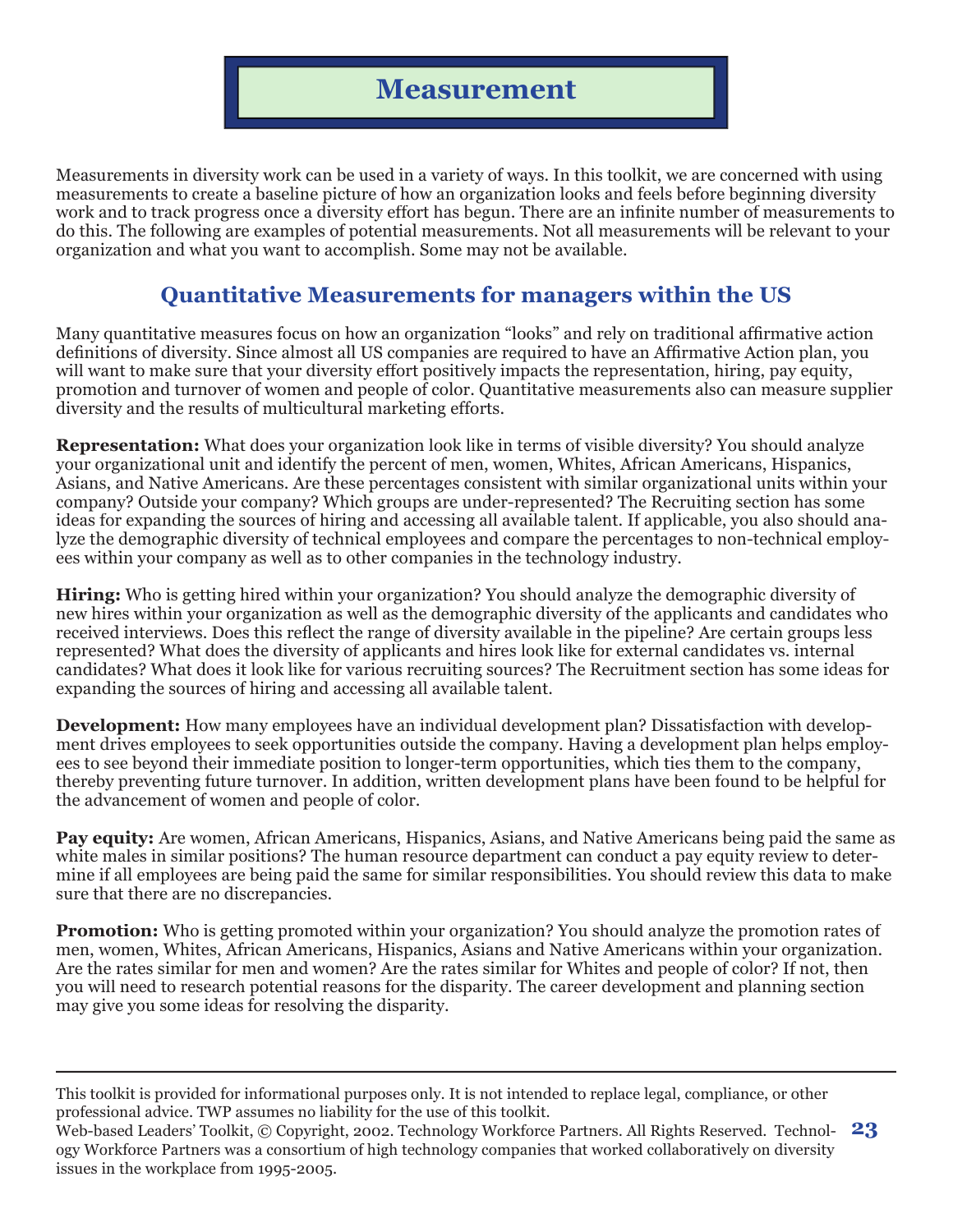**Turnover:** Who is leaving your organization? You should analyze your voluntary and involuntary turnover by demographic category. If the turnover rates for each demographic group are not similar, then you will need to research the reasons for the disparity. You also may want to look at the retention of high performers. Some companies set goals to retain a certain percentage of high performers; for example, at least 90%. The retention section of this toolkit will give you some ideas for decreasing turnover and improving retention.

**Supplier diversity:** What percent of purchases are made from women-owned and minority-owned businesses that are suppliers to the company? Customers and partners expect a company to have a robust and diverse supplier base. Without one, a company may lose customers to a competitor with a stronger commitment to supplier diversity.

**Multicultural marketing:** What have been the results of your efforts to market to multicultural communities within the US? The populations of African Americans, Hispanics, Asians and Native Americans is growing. Many companies tailor their marketing messages and programs to these different constituencies. You should be familiar with your company's programs and successes within these major groups. As a manager, you are a role model. Your employees will look to see what you say and do to evaluate your dedication to addressing diversity issues. It's essential that you understand the business case for diversity, why it's important for your organization to address diversity issues, and what the specific diversity issues are that you want to resolve within your organization. In short, you'll need to have some talking points around diversity. desirable to ask about diversity results during routine business update meetings.

This toolkit is provided for informational purposes only. It is not intended to replace legal, compliance, or other professional advice. TWP assumes no liability for the use of this toolkit.

Web-based Leaders' Toolkit, © Copyright, 2002. Technology Workforce Partners. All Rights Reserved. Technol-**24** ogy Workforce Partners was a consortium of high technology companies that worked collaboratively on diversity issues in the workplace from 1995-2005.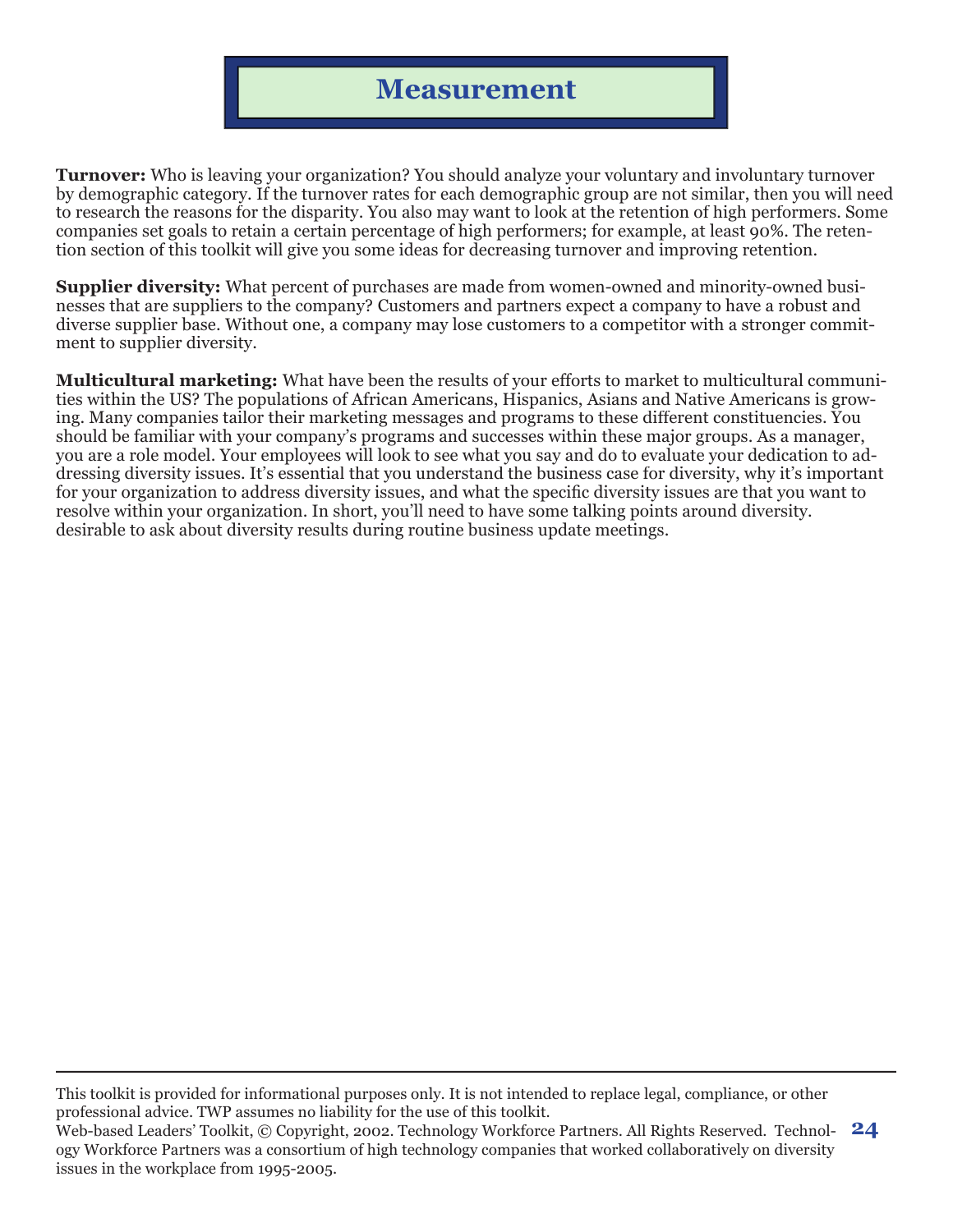## **Quantitative Measurements for Senior managers within the US**

In addition, senior managers will want to consider the following measurements:

**Representation of executive employees:** What is the visible diversity within the executive population? You should analyze the executive population – usually defined as the direct reports to the CEO – and identify the percent of men, women, Whites, African Americans, Hispanics, Asians, and Native Americans. Are these percentages consistent with the rest of the organization? Which groups are under-represented?

**Representation of senior managers:** What is the visible diversity of the direct reports to executives? You should analyze the direct reports to executives and identify the percent of men, women, Whites, African Americans, Hispanics, Asians, and Native Americans. Are these percentages consistent with the rest of the organization? Which groups are under-represented? The Career development and planning section may give you some ideas for resolving the disparity

**Representation of senior management pipeline:** What is the visible diversity of the people most likely to replace the direct reports to executives? You should analyze the people most likely to replace the direct reports to executives and identify the percent of men, women, Whites, African Americans, Hispanics, Asians, and Native Americans. Are these percentages consistent with the rest of the organization? Which groups are under-represented? The career development and planning section may give you some ideas for resolving the disparity.

This toolkit is provided for informational purposes only. It is not intended to replace legal, compliance, or other professional advice. TWP assumes no liability for the use of this toolkit.

Web-based Leaders' Toolkit, © Copyright, 2002. Technology Workforce Partners. All Rights Reserved. Technol-**25** ogy Workforce Partners was a consortium of high technology companies that worked collaboratively on diversity issues in the workplace from 1995-2005.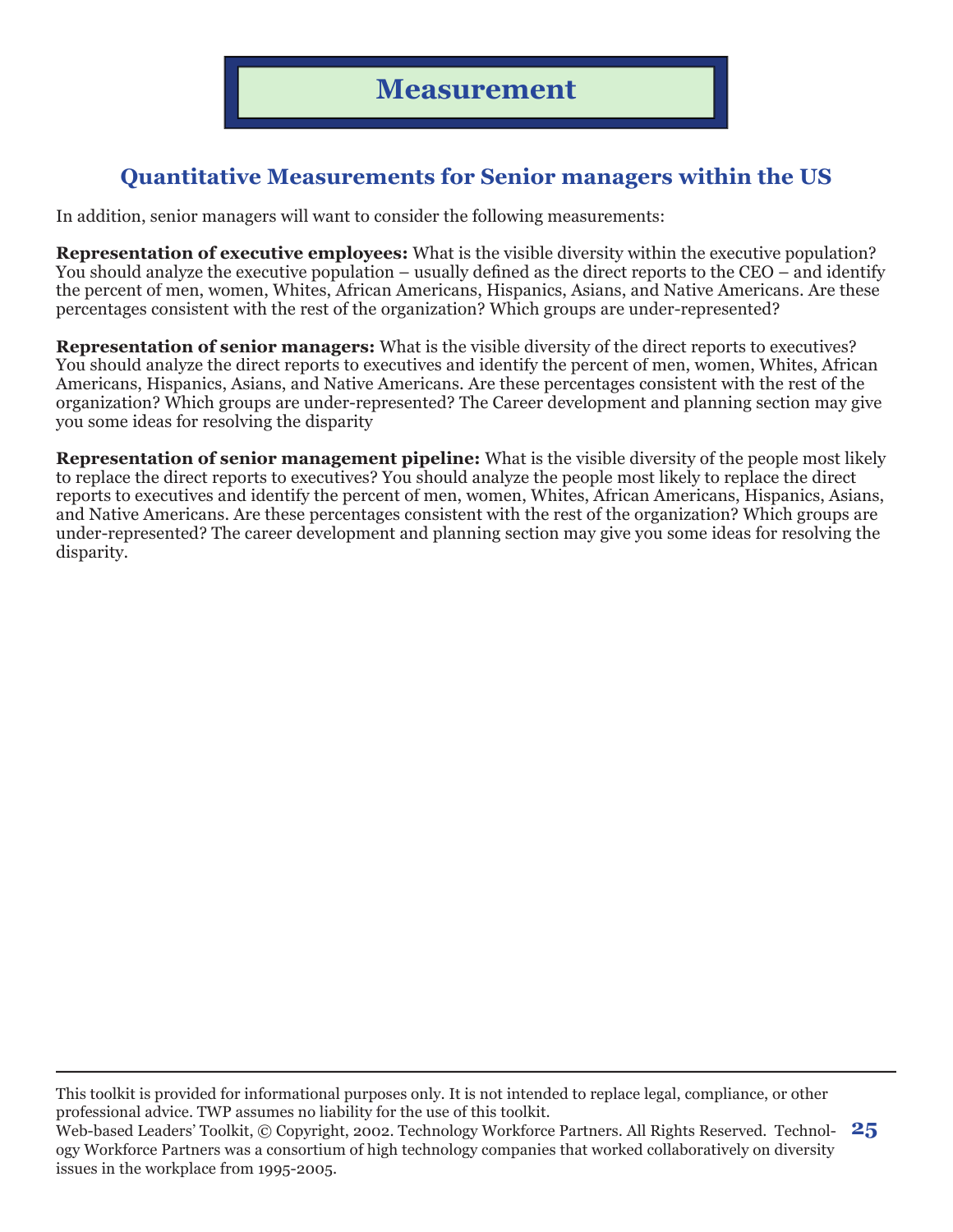#### **Quantitative Measurements for managers outside the US**

Many quantitative measures focus on how an organization "looks", for example, the percent of women as compared to the percent of men, or the percent of minorities as compared to the majority culture.

**Representation:** What does your organization look like in terms of diversity? You should analyze your organizational unit and identify the percent of men, women, and minorities. Are these percentages consistent with similar organizational units within your company? Outside your company? Which groups are under-represented?

**Hiring:** Who is getting hired within your organization? You should analyze the demographic diversity of new hires within your organization as well as the demographic diversity of the applicants and candidates who received interviews. Does this reflect the range of diversity available in the pipeline? Are certain groups less represented? What does the diversity of applicants and hires look like for external candidates vs. internal candidates? What does it look like for various recruiting sources?

**Development:** How many employees have an individual development plan? Dissatisfaction with development drives employees to seek opportunities outside the company. Having a development plan helps employees to see beyond their immediate position to longer-term opportunities, which ties them to the company, thereby preventing future turnover. In addition, written development plans have been found to be helpful for the advancement of women and people of color.

**Pay equity:** Are women and women being paid the same as males from the dominant culture in similar positions? The human resource department can conduct a pay equity review to determine if all employees are being paid the same for similar responsibilities. You should review this data to make sure that there are no discrepancies.

**Promotion:** Who is getting promoted within your organization? You should analyze the promotion rates of men, women, and minorities within your organization. Are the rates similar for men and women? Are the rates similar for minorities and people from the dominant culture? If not, then you will need to research potential reasons for the disparity. The Career development and planning section may give you some ideas for resolving the disparity.

**Turnover:** Who is leaving your organization? You should analyze your voluntary and involuntary turnover by demographic category. If the turnover rates for each demographic group are not similar, then you will need to research the reasons for the disparity. You also may want to look at the retention of high performers. Some companies set goals to retain a certain percentage of high performers; for example, at least 90%. The Retention section of this toolkit will give you some ideas for decreasing turnover and improving retention.

This toolkit is provided for informational purposes only. It is not intended to replace legal, compliance, or other professional advice. TWP assumes no liability for the use of this toolkit.

Web-based Leaders' Toolkit, © Copyright, 2002. Technology Workforce Partners. All Rights Reserved. Technol-**26** ogy Workforce Partners was a consortium of high technology companies that worked collaboratively on diversity issues in the workplace from 1995-2005.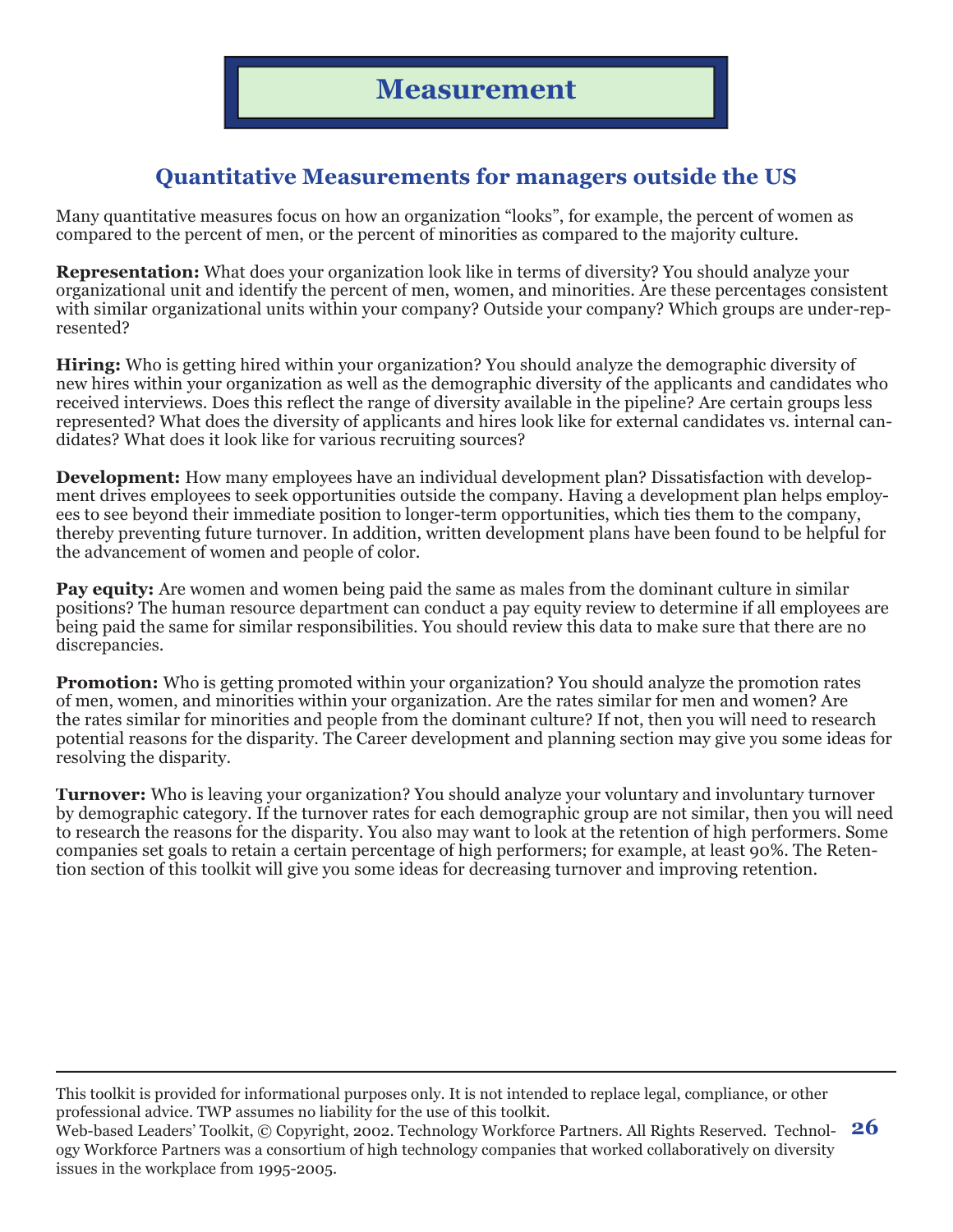#### **Qualitative measurements**

Qualitative measurements can be outcome-oriented or activity-based. Outcome measures focus on how an organization "feels", for example, the perceived level of inclusion felt by all employees. Activity-based measurements assess the robustness of an organization's diversity effort in its recruiting, retention and training areas.

#### **Outcome measures**

**Employee inclusion:** What are the results of employee satisfaction surveys? Most companies survey their employees on a wide range of work-related issues. You should be aware of the major findings of any employee research and the actions or programs that result from it. In addition, if available, it is useful to analyze the employee survey results by demographic categories to identify which issues are most important to each group.

**Customer feedback:** What has been the customer feedback on your diversity programs? Changing customer demographics means that your customers will be evaluating your visible diversity as well as the robustness of your diversity effort. You may want to ask current as well as potential customers for what they perceive are critical diversity issues for your organization.

**Employee groups:** Do you have employee identity groups at the company? How many employees participate in these groups and/or their events? Do these groups operate within the US or globally? Active employee identity groups are typically found at companies working on diversity issues. These groups can be a resource for their constituencies, provide honest feedback to human resources and senior management, and be an integral part of an overall diversity effort.

This toolkit is provided for informational purposes only. It is not intended to replace legal, compliance, or other professional advice. TWP assumes no liability for the use of this toolkit.

Web-based Leaders' Toolkit, © Copyright, 2002. Technology Workforce Partners. All Rights Reserved. Technol-**27** ogy Workforce Partners was a consortium of high technology companies that worked collaboratively on diversity issues in the workplace from 1995-2005.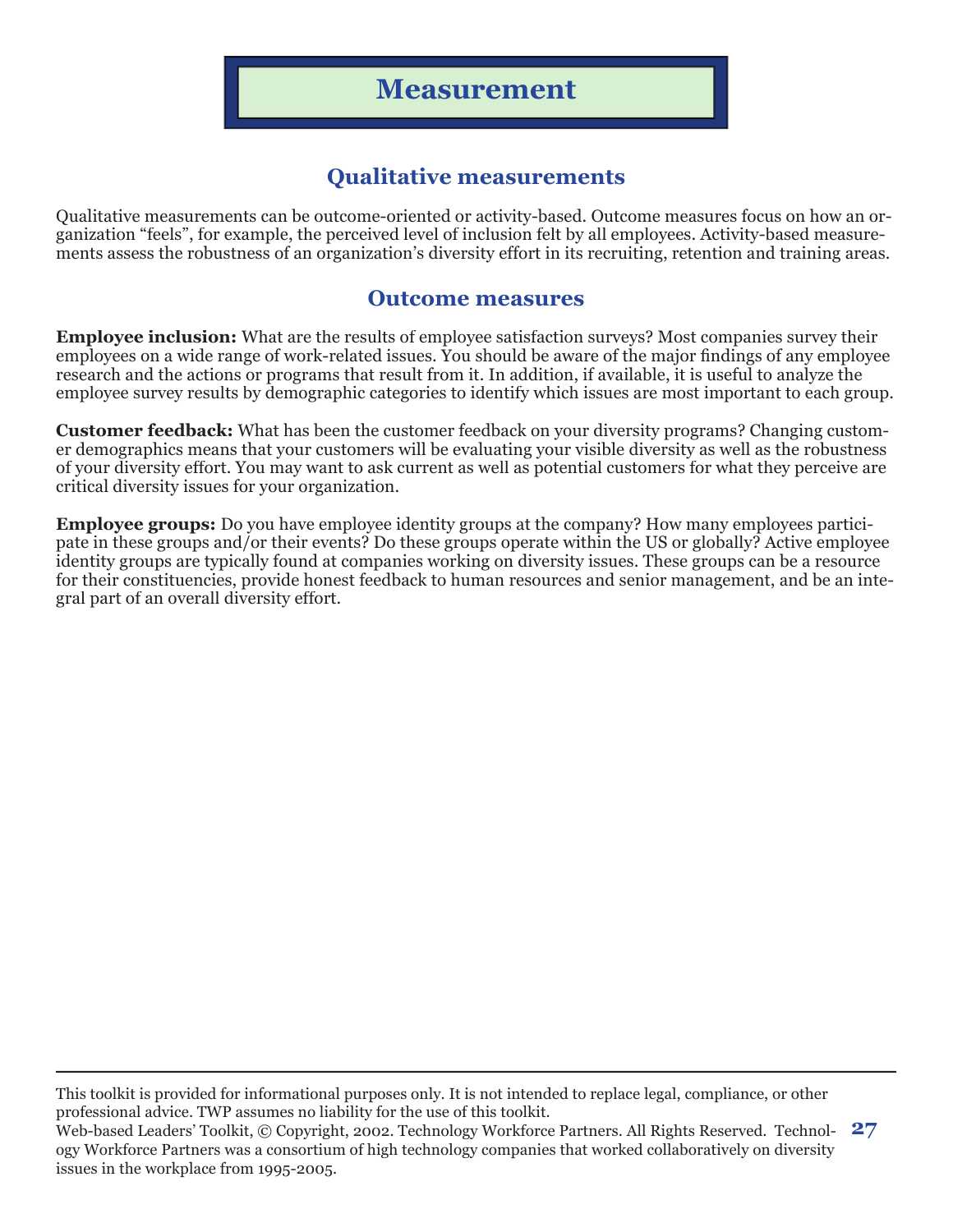## **Activity-based measures**

## **Recruiting activities**

The robustness of your recruiting focus can be assessed by answering the following questions:

- •Has everyone involved in interviewing candidates received diversity training?
- •Have all job descriptions been reviewed for superfluous credentials, experiences and criteria?
- •Are diverse interviewing panels assembled for all job openings?
- •Have policies and benefits been reviewed and improved to attract a wider range of employees?
- •How many diverse interns and co-op students does your organization have?
- •How many relationships have been formed with schools that have diversity in their student body?
- •How many partnerships have been formed with organizations that cater to the needs of minority and other diverse candidates?
- •How many partnerships have been formed with community organizations?
- •Have all position openings been posted in publications and websites that cater to demographically diverse employees?

### **Retention activities**

The robustness of your retention focus can be assessed by answering the following questions:

•How many employees have an individual development plan?

- •How many employees have attended training classes/courses to enhance their development?
- •How many employees have taken advantage of some type of development opportunity?
- •What is the diversity of employees being offered high-risk, high reward assignments?
- •How many employees are participating in a formal mentoring relationship or program?
- •How many employees are involved in community organizations or events?
- •How many employees are taking advantage of flexible work hours?
- •How many employees are taking advantage of telecommuting?

### **Training activities**

You can track the number of employees who have participated in diversity training as well as the evaluations from the training sessions. You should review the employee evaluations of such training for insight into potential diversity issues in your work environment as well as to assess the effectiveness of diversity training.

This toolkit is provided for informational purposes only. It is not intended to replace legal, compliance, or other professional advice. TWP assumes no liability for the use of this toolkit.

Web-based Leaders' Toolkit, © Copyright, 2002. Technology Workforce Partners. All Rights Reserved. Technol-**28** ogy Workforce Partners was a consortium of high technology companies that worked collaboratively on diversity issues in the workplace from 1995-2005.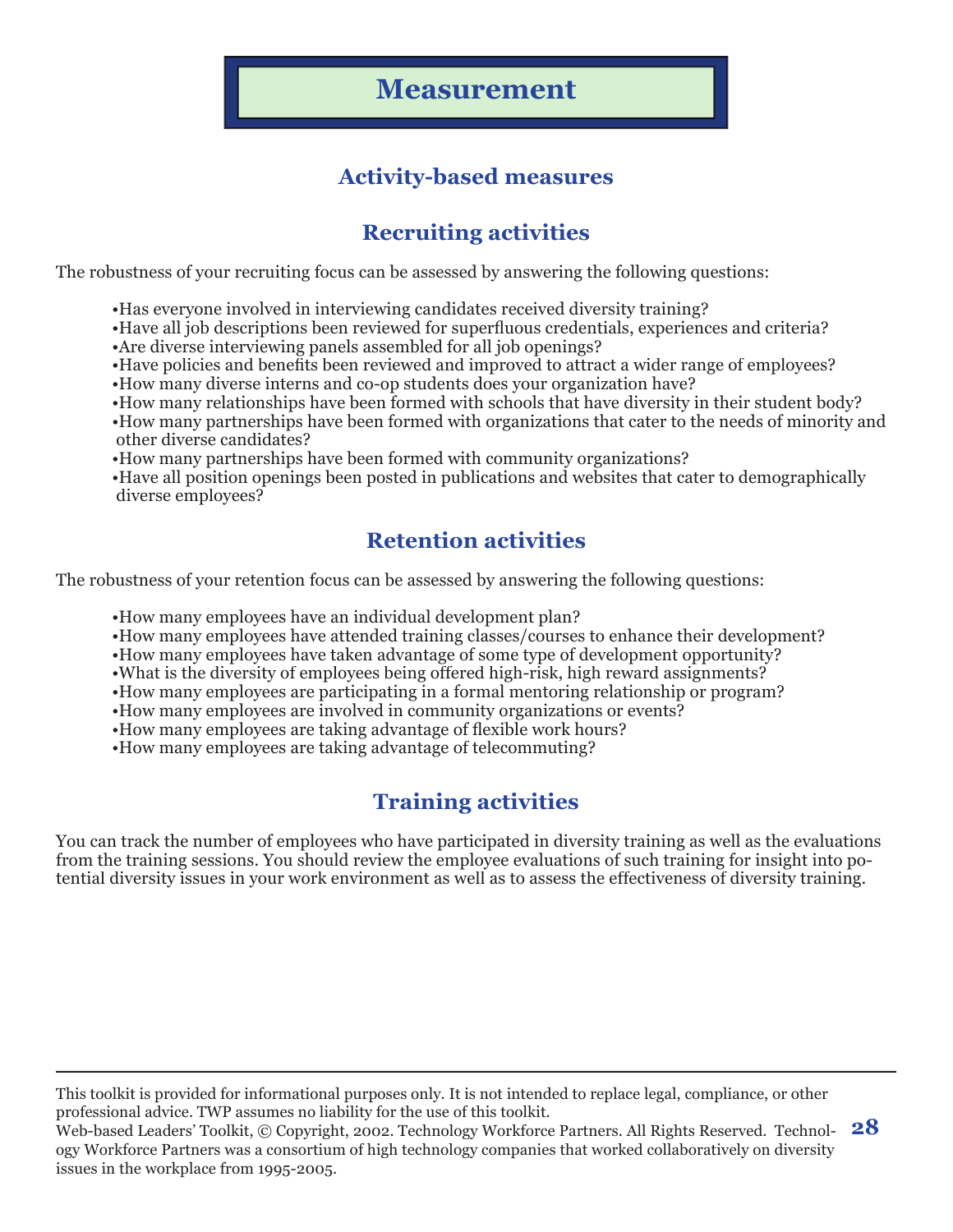### **Diversity commitment**

Answering the following questions can assess the extent of your diversity commitment:

- •How many times have you communicated to your employees on diversity, in writing, and in person?
- •Have you recognized diversity champions within your organization?
- •How many community organizations that serve diverse groups are you involved with?
- •Have you evaluated your employees on their commitment to addressing diversity issues?
- •Have you established on-going mechanisms to provide vital feedback on your diversity effort?

This toolkit is provided for informational purposes only. It is not intended to replace legal, compliance, or other professional advice. TWP assumes no liability for the use of this toolkit.

Web-based Leaders' Toolkit, © Copyright, 2002. Technology Workforce Partners. All Rights Reserved. Technol-**29** ogy Workforce Partners was a consortium of high technology companies that worked collaboratively on diversity issues in the workplace from 1995-2005.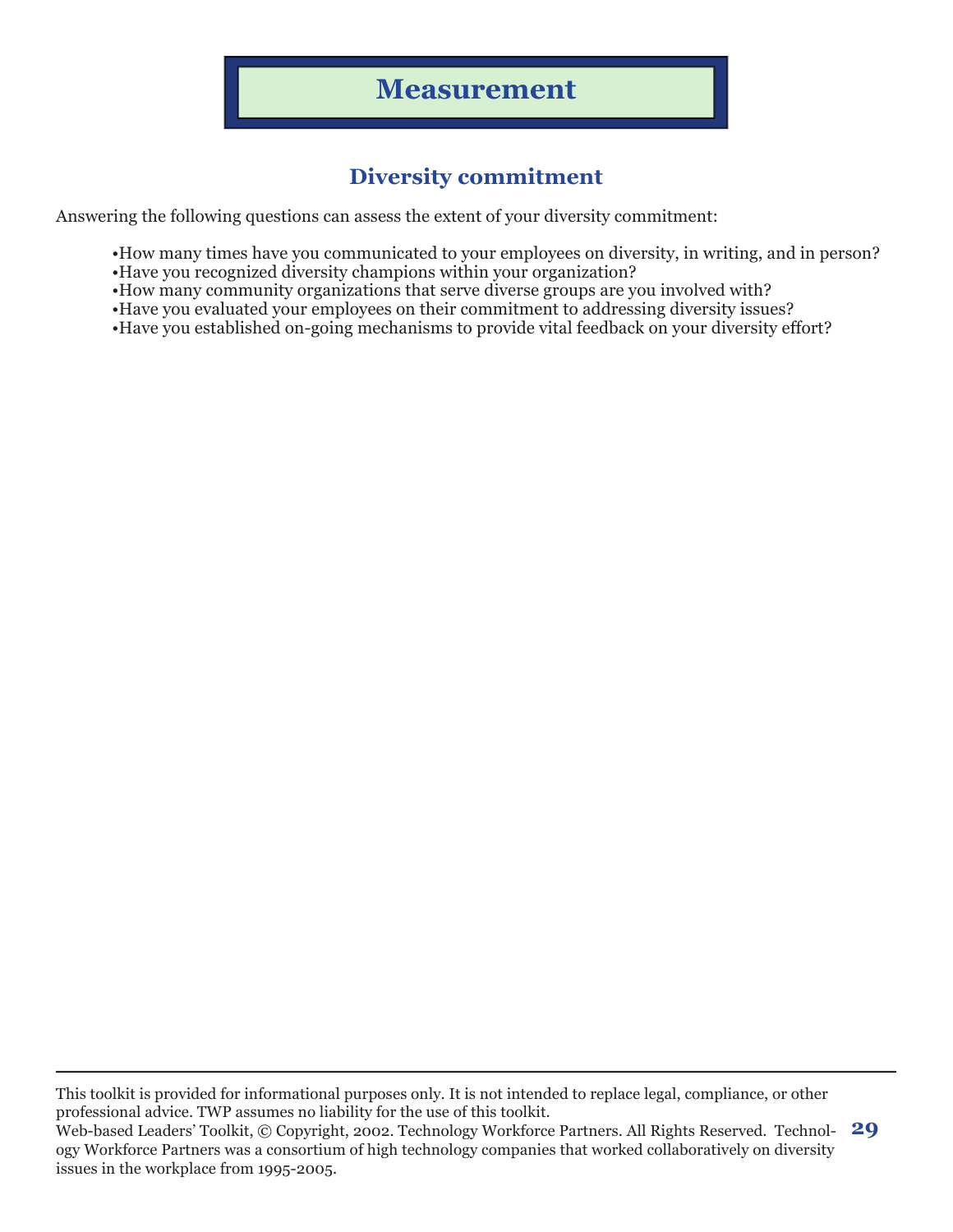### **Resources**

## **Background Information**

**History of Affirmative Action:** Affirmative action is a term that was first used in 1961 in Executive Order 10925 by President Kennedy. The order, in part, stated, "the contractor will not discriminate against any employee or applicant for employment because of race, creed, color, or national origin. The contractor will take affirmative action to ensure that applicants are employed, and that employees are treated during employment, without regard to their race, creed, color, or national origin. Such action shall include, but not be limited to, the following: employment, upgrading, demotion or transfer; recruitment or recruitment advertising; layoff or termination; rates of pay or other forms of compensation; and selection for training, including apprenticeship."

President Johnson's 1965 Executive Order 11246, as amended, stated in part, "each Government contractor with 50 or more employees and \$50,000 or more in government contracts is required to develop a written affirmative action program (AAP) for each of its establishments." President Johnson amended the order in 1967 to prohibit discrimination on the basis of sex, as well as require that federal contractors make good-faith efforts to expand employment opportunities for women and minorities.

In 1970, under President Nixon, the Labor Department, issued Order No.4, authorizing flexible goals and timetables to correct "underutilization" of minorities by all federal contractors. This order was revised in 1971 to include women.

**Difference between Affirmative Action, EEO, and OFCCP:** Affirmative Action refers to the legally mandated policies created to provide equal opportunity in employment for all qualified persons and to prohibit discrimination in employment based on race, creed, color, national origin or sex. The Equal Employment Opportunity Commission (EEOC) is responsible for identifying and eliminating discrimination in the workplace. The Office of Federal Compliance (OFCCP) within the Department of Labor is charged with implementing Executive Order #11246, which prohibits employment discrimination and established affirmative action requirements for federal contractors and subcontractors.

**Difference between Affirmative Action and managing diversity:** Affirmative Action is a legally mandated program, while managing diversity is not. Managing diversity is a process used by businesses to fully utilize their most important capital, employees. Managing diversity deals with recognizing and leveraging the differences each of bring to the workplace. It also is about creating an environment that builds on those differences and manages them in a way that positively contributes to the success of the organization.

This toolkit is provided for informational purposes only. It is not intended to replace legal, compliance, or other professional advice. TWP assumes no liability for the use of this toolkit.

Web-based Leaders' Toolkit, © Copyright, 2002. Technology Workforce Partners. All Rights Reserved. Technol-**30** ogy Workforce Partners was a consortium of high technology companies that worked collaboratively on diversity issues in the workplace from 1995-2005.